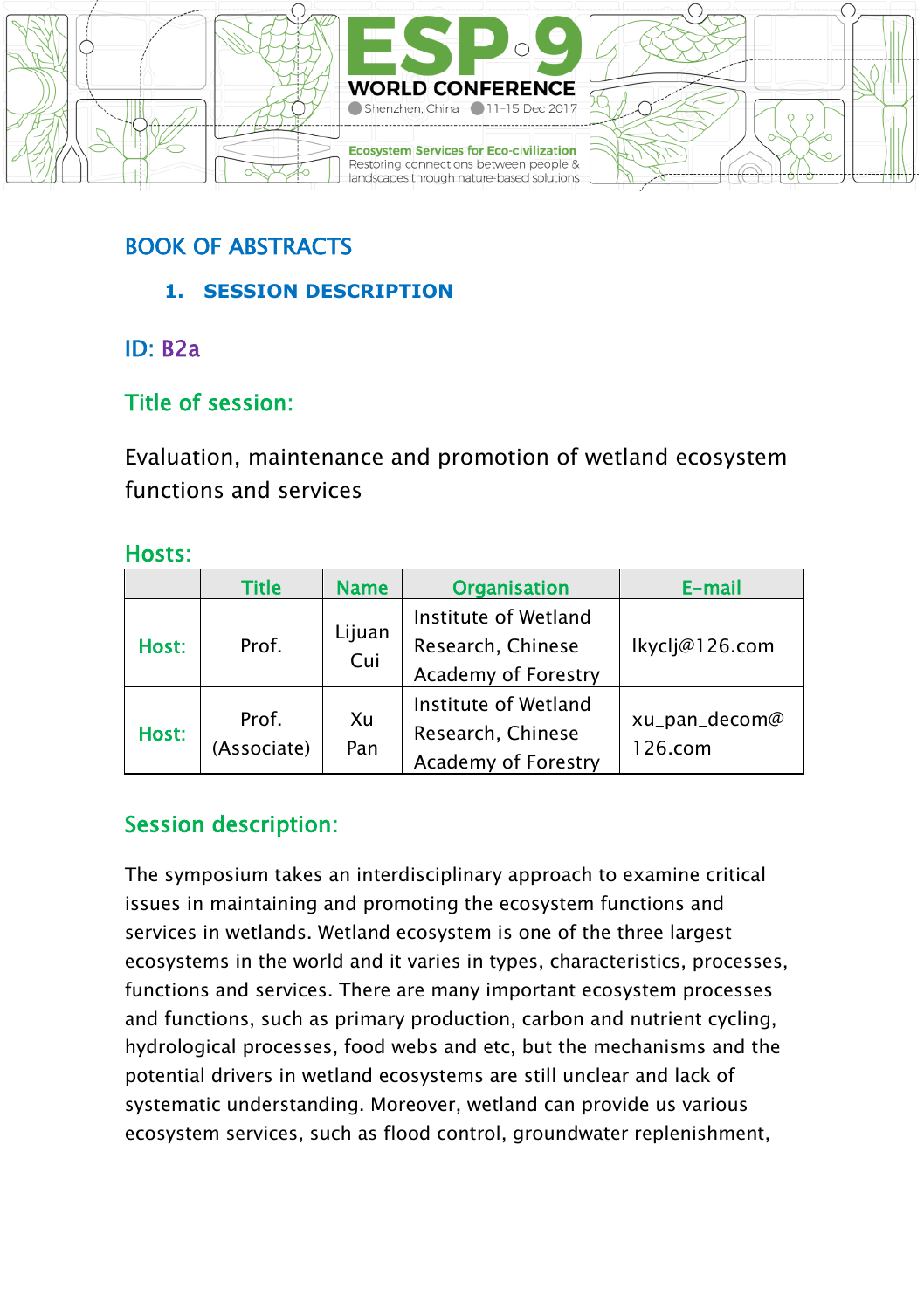

shoreline stabilization & storm protection, sediment & nutrient retention and export, water purification, reservoirs of biodiversity, wetland products, culture values, recreation & tourism, climate change mitigation and adaptation. The maintenance and improvement of those services in wetland ecosystems are vital for us, but an efficient technique system is still lacking.

Therefore, we are aiming to discuss the following issues in this symposium: (1) how to accurately and efficiently monitor and evaluate wetland ecosystems including the characteristics, the key processes or functions, and the important ecosystem services of different types of wetland ecosystems; (2) how to reduce the negative impacts of human actives and climate change on the ecosystem functions and services of wetland ecosystems; (3) how to develop new techniques to protect the biodiversity of wetland ecosystems and improve the habitat conditions for wetland organisms, such as plants, soil organism, birds, or other animals; (4) how to maintain and improve the single function or service, and the multi-functionality of wetland ecosystems.

### Goals and objectives of the session:

We are interested in all kinds of wetland ecosystems, including rivers, lakes, salt marshes, constructed wetlands and etc. We welcome both fundamental scientists and applied scientists who are working and interested in wetland ecosystems to join us and together contribute to the protection of wetland ecosystems worldwide.

### Planned output / Deliverables:

Abstract book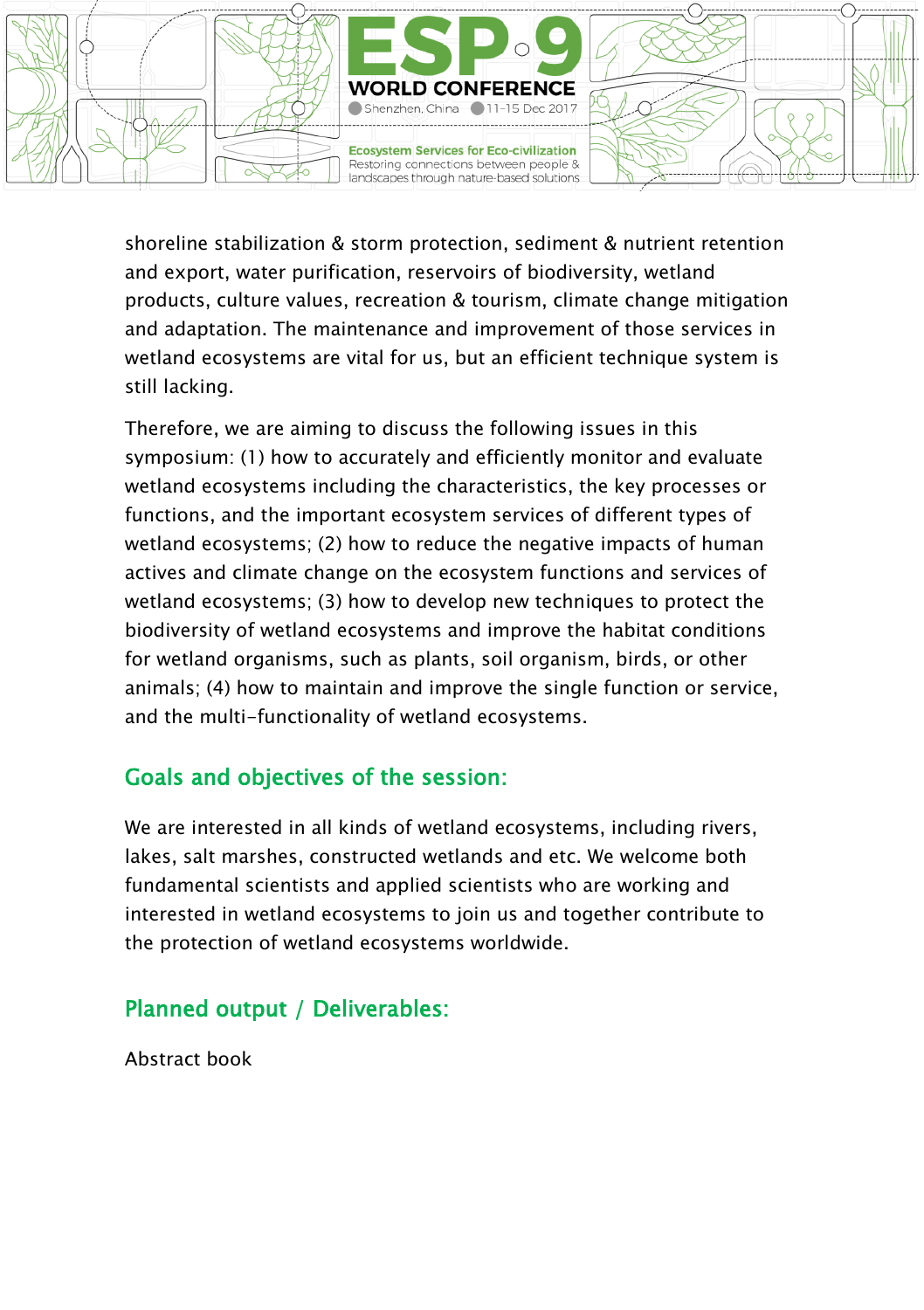

### Related to ESP Working Group or National Network:

### BWG 2 – [Freshwater systems](https://www.es-partnership.org/community/workings-groups/biome-working-groups/bwg-2-freshwater-systems/)

**2. SESSION PROGRAM**

Date of session: 12 December 2017 Time of session: 10:30 – 12:30

### Timetable speakers

| Time  | <b>First</b><br>name | <b>Name</b>         | <b>Organization</b>               | <b>Title of</b><br>presentation                                                                                                                       |
|-------|----------------------|---------------------|-----------------------------------|-------------------------------------------------------------------------------------------------------------------------------------------------------|
| 10:30 | Guofeng              | Wu                  | Shenzhen<br>University, China     | Remote sensing<br>of Wetlands                                                                                                                         |
| 10:45 | Vytautas             | <b>Narusevicius</b> | Vilnius University,<br>Lithuania  | Cultural ESS in<br>wetlands: from<br>national survey<br>to local<br>assessment                                                                        |
| 11:00 | Wilson               | Okaka               | Kyambogo<br>University,<br>Uganda | Assessing public<br>awareness<br>communication<br>campaigns to<br>maintain and<br>promote wetland<br>ecosystem<br>functions and<br>services in Africa |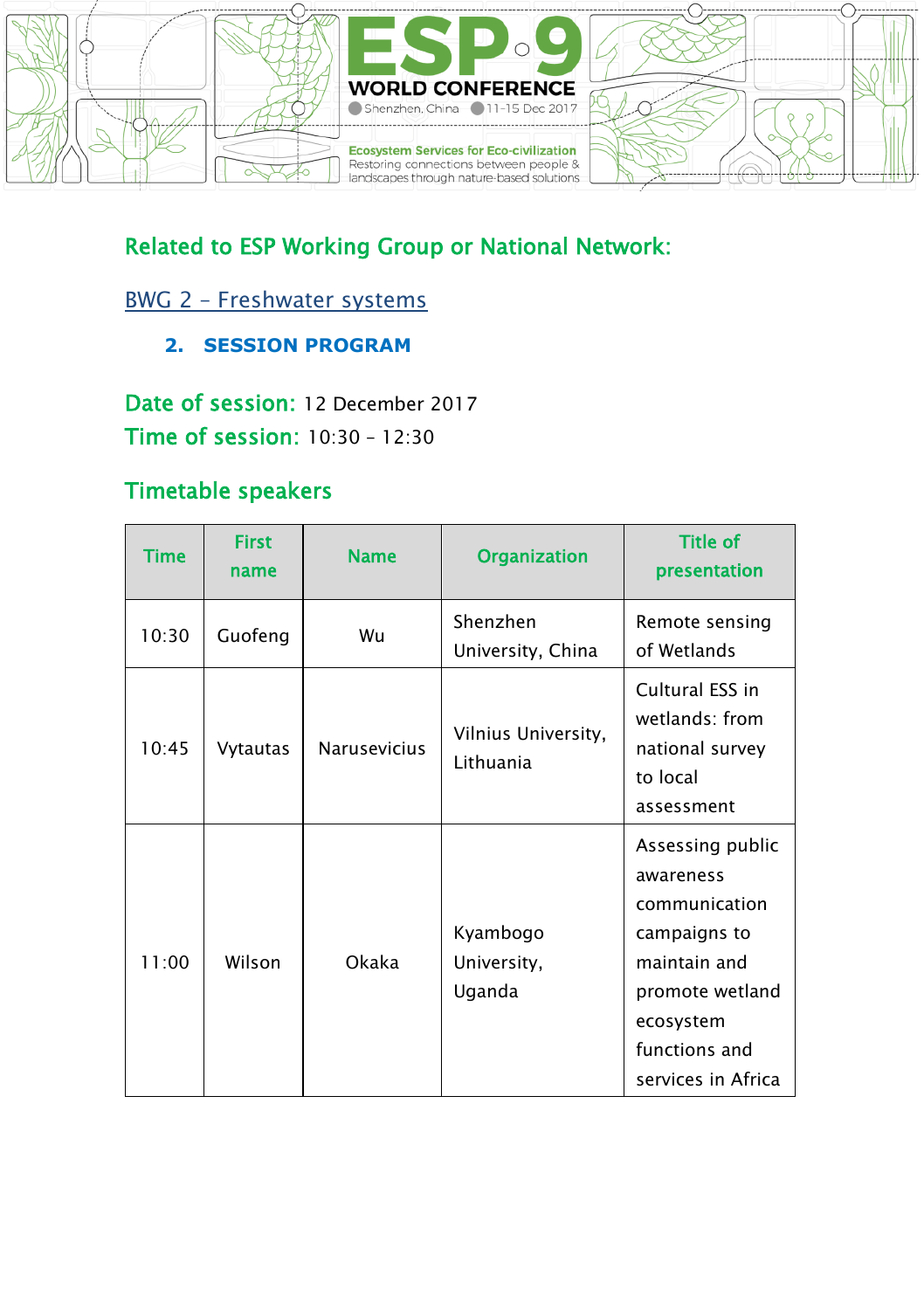



Ecosystem Services for Eco-civilization<br>Restoring connections between people &<br>landscapes through nature-based solutions

| --- | <br>---- |    | ----------- |
|-----|----------|----|-------------|
|     |          |    |             |
|     |          |    |             |
|     |          |    |             |
|     |          | ۰ô |             |
|     |          |    |             |

| <b>Time</b> | <b>First</b><br>name | <b>Name</b>          | <b>Organization</b>                                                                                 | <b>Title of</b><br>presentation                                                                                                      |
|-------------|----------------------|----------------------|-----------------------------------------------------------------------------------------------------|--------------------------------------------------------------------------------------------------------------------------------------|
| 11:15       | Hui                  | 7hu                  | Northeast<br>Institute of<br>Geography and<br>Agroecology,<br>Chinese Academy<br>of Sciences, China | Phytoremediatio<br>n of saline<br>wastewater by<br>constructed<br>wetlands                                                           |
| 11:25       | Jing                 | Li                   | Institute of<br>Wetland Research,<br>Chinese Academy<br>of Forestry, China                          | Denitrifiers play<br>a key role in the<br>process of<br>nitrogen removal<br>in the<br>constructed<br>wetland                         |
| 11:35       | Xu                   | Pan                  | Institute of<br>Wetland Research,<br>Chinese Academy<br>of Forestry, China                          | Service and<br>disservice of<br>plant litter in<br>constructed<br>wetlands                                                           |
| 11:45       | loanna               | Grammatiko<br>poulou | Natural Resources<br>Institute Finland,<br>LUKE                                                     | Conservation of<br>mires in Finland.<br>Are citizens' and<br>landowners'<br>perceptions<br>aligned with<br>decision makers'<br>views |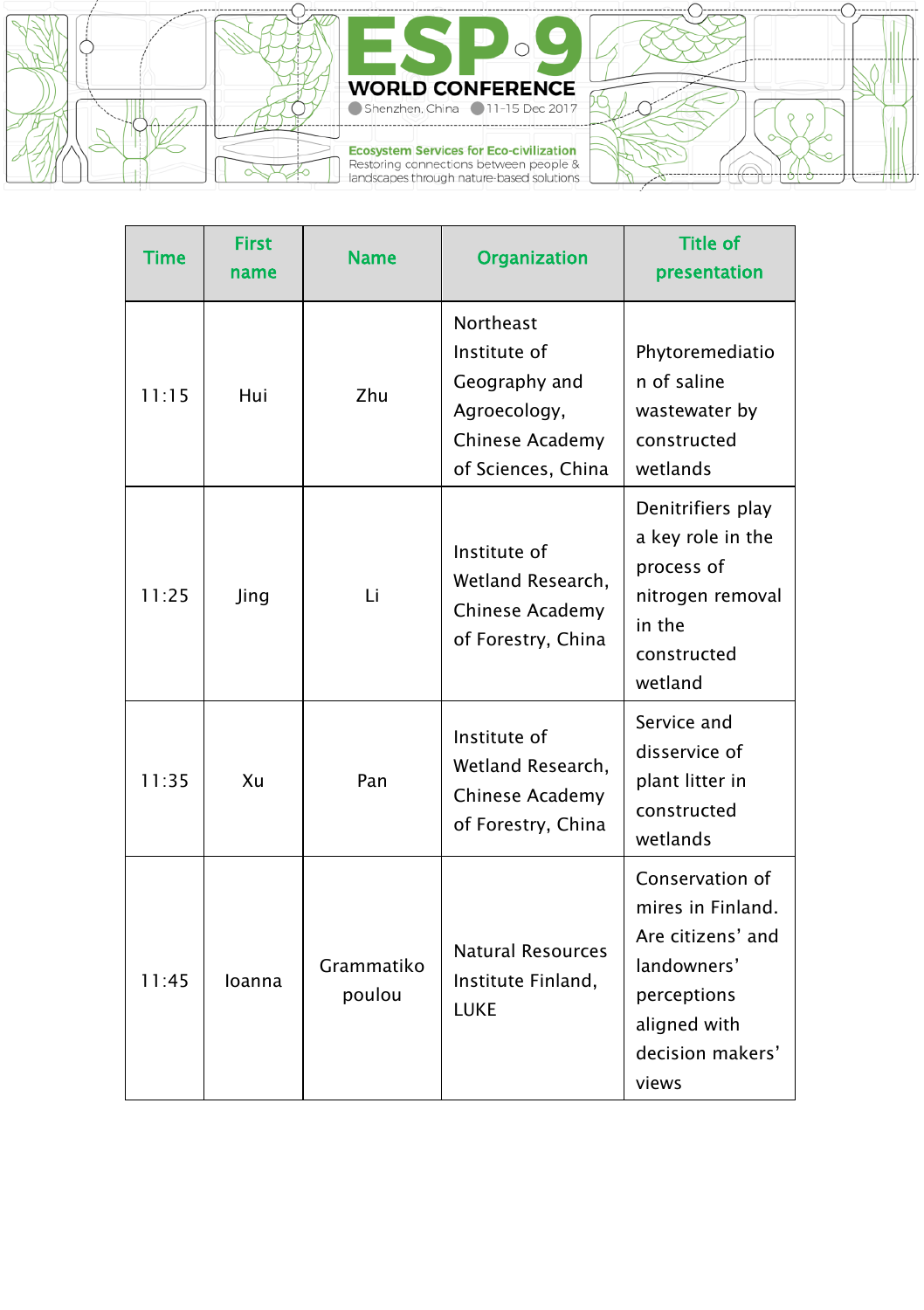



Ecosystem Services for Eco-civilization<br>Restoring connections between people &<br>landscapes through nature-based solutions

| -0<br>m<br>۰ | . <i>.</i> |
|--------------|------------|

| Time  | <b>First</b><br>name | <b>Name</b> | <b>Organization</b>                                                                                  | <b>Title of</b><br>presentation                                                                                                                                                      |
|-------|----------------------|-------------|------------------------------------------------------------------------------------------------------|--------------------------------------------------------------------------------------------------------------------------------------------------------------------------------------|
| 12:00 | Panpan               | Xu          | Institute of<br><b>Remote Sensing</b><br>and Digital Earth,<br>Chinese Academy<br>of Sciences, China | Comparison and<br>assessment of<br>NDVI time series<br>for seasonal<br>wetland<br>classification                                                                                     |
| 12:10 | Gang                 | Liu         | Institute of<br>Wetland Research,<br>Chinese Academy<br>of Forestry, China                           | Meta-barcoding<br>insights into the<br>spatial and<br>temporal dietary<br>patterns of Asian<br><b>Great Bustard</b><br>with implications<br>for divergent<br>migratory<br>strategies |
| 12:20 | Haifeng              | Zheng       | Northeast<br>Institute of<br>Geography and<br>Agroecology,<br>Chinese Academy<br>of Sciences, China  | Adapting<br>endangered<br>oriental white<br>storks to climate<br>change in<br>Northeast China                                                                                        |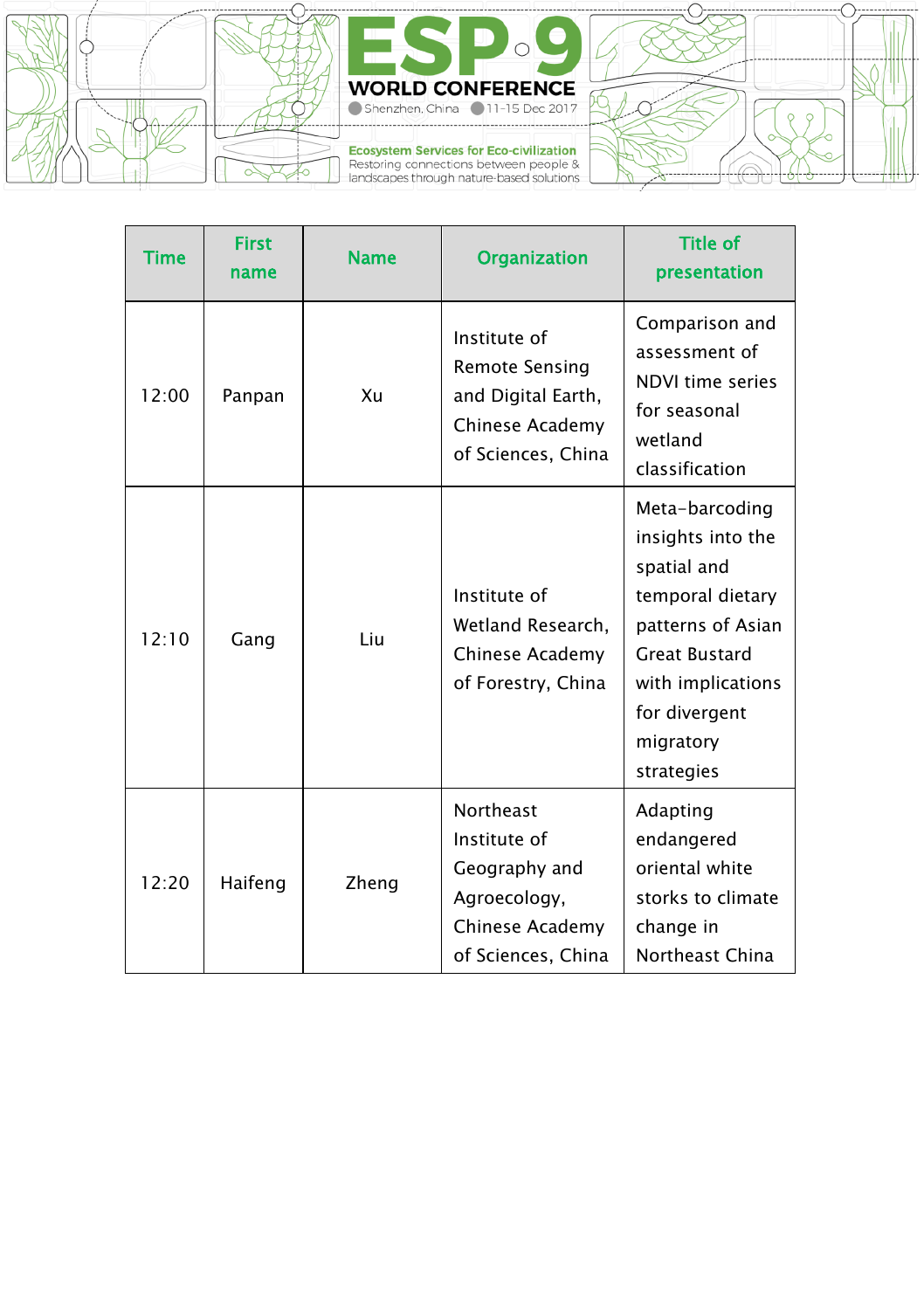

#### **3. ABSTRACTS**

Type of submission: Abstract

B. Biome Working Group sessions: B2a Evaluation, maintenance and promotion of wetland ecosystem functions and services

# Conservation of mires in Finland. Are citizens' and landowners' perceptions aligned with decision makers' views?

Author(s): Ioanna Grammatikopoulou Affiliation(s): Natural Resources Institute Finland, LUKE Other author(s): Primmer E., Pouta E., Artell I., Hierppe T., Saarikoski H. Country: Finland Contact: ioanna.grammatikopoulou@luke.fi

Mires are utilized peat-forming wetland ecosystems of global significance. They provide various ecosystem services (ES) such as biomass, carbon sequestration, flood control, surface water filtration, habitat for numerous species and recreational benefits. There are often tradeoffs between the provisioning services related to the use of mires and regulating and cultural services that are perceived as public goods. Peat extraction and draining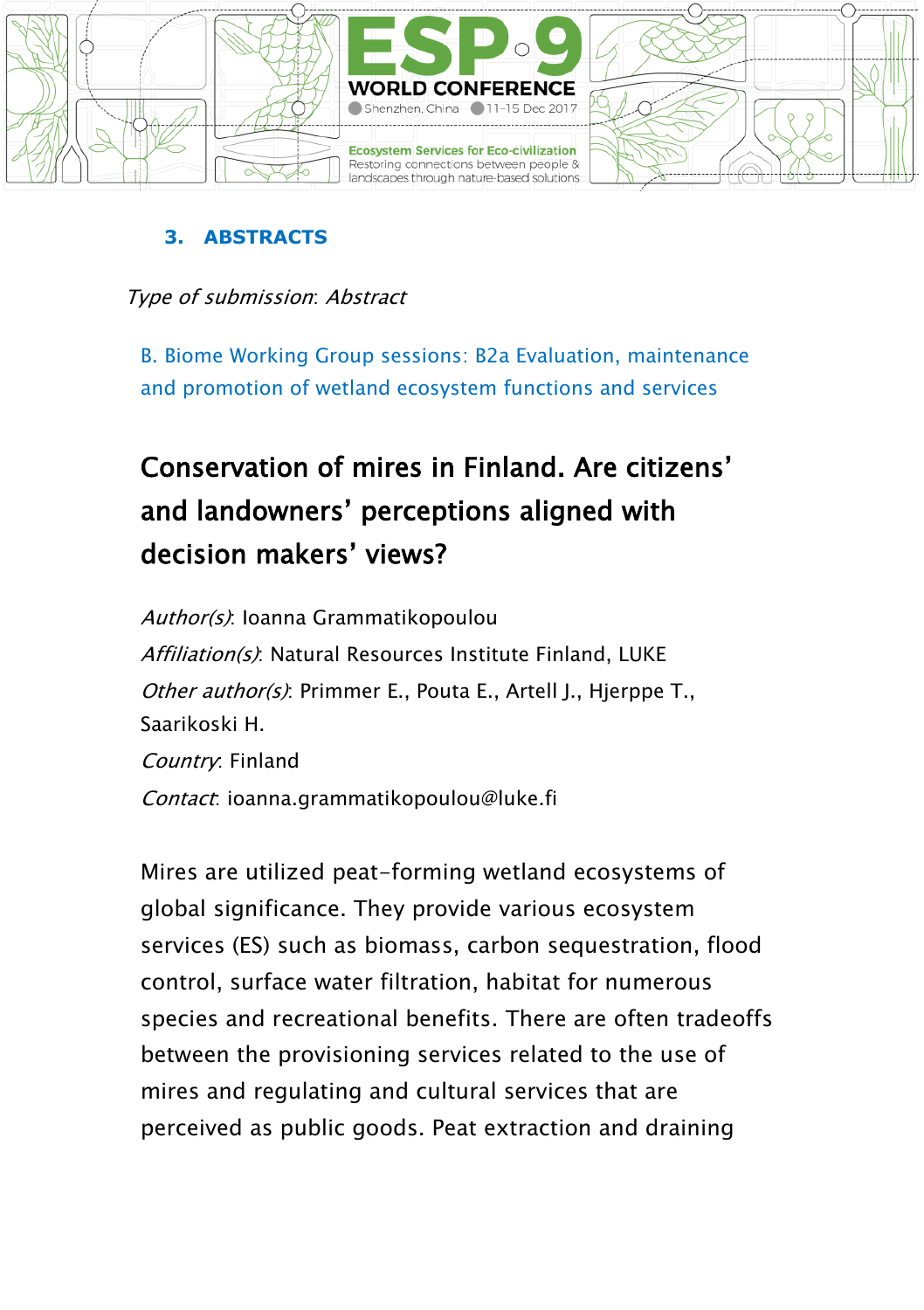

and mechanical soil preparation for agriculture and forestry, result in deterioration of mire habitats, loss of biodiversity, carbon emissions, hydrological imbalance, and deterioration of recreation experiences. The ways in which these uses and impacts are perceived by the general public, the land-owners and by the decision-makers do not necessarily align.

We analyze perceptions about mire ES and conservation in Finland, in a context where the debate of mires is heated. Natural mires and drained peatlands represent over a quarter of Finland's land surface. A majority of these 9 million hectares has been drained for commercial use. In 2012, the Government of Finland adopted a specific strategy on sustainable management of mires and peatlands, which addressed ES explicitly. Following this broad strategy, a Mire Protection Program was drafted but the original ambitious protection goals were narrowed after a decision to base the conservation on the enrollment of private land owners. To promote sustainable use of mires there is a need for collaboration between authorities, citizens, businesses and stakeholders in decision making and for understanding what the views of these different stakeholder groups are and how they align or differ.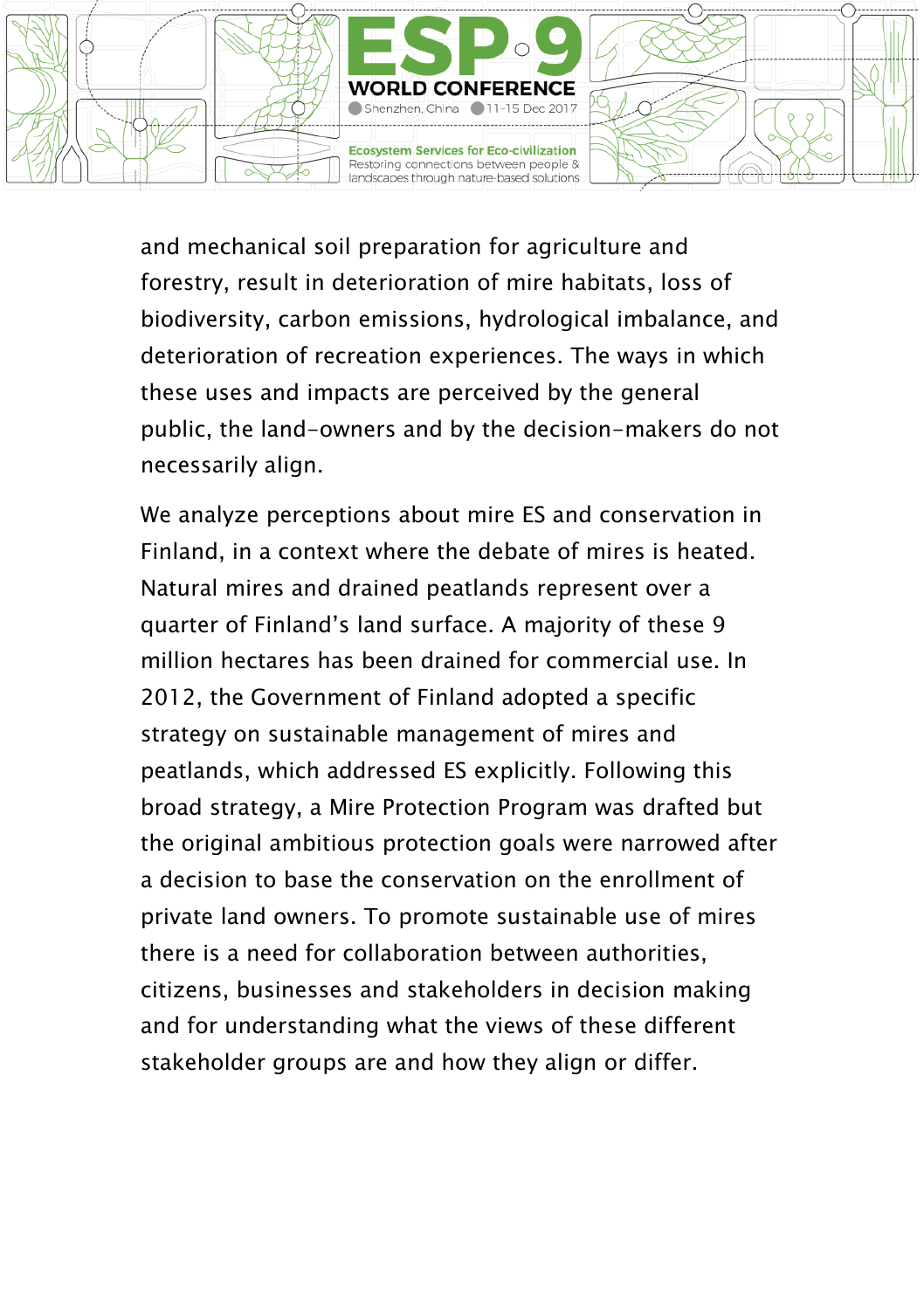

Our mixed-method analysis makes use of a national internet based survey of approximately 2000 citizens, including 234 landowners and interviews with ten national level decision-makers representing different uses of peatlands. Our qualitative and quantitative analyses show how ES are recognized by different beneficiaries and stakeholders. The results can be used to support decisionmaking by identifying the perceptions that have the largest divergence across citizen, landowners and other stakeholder groups and the areas with common ground.

Keywords: peatlands, ecosystem services assessment, conservation policy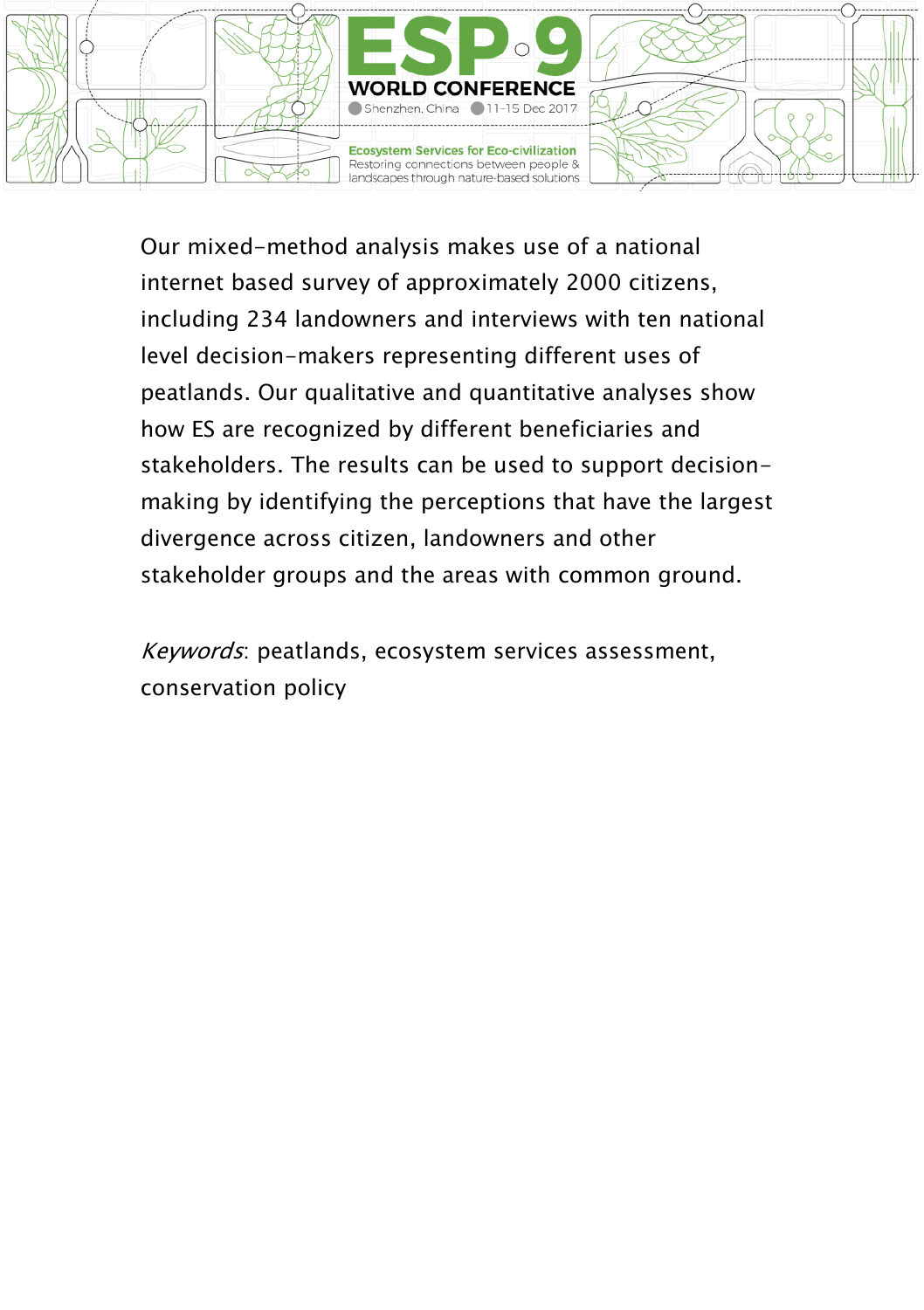

B. Biome Working Group sessions: B2a Evaluation, maintenance and promotion of wetland ecosystem functions and services

## Denitrifiers play a key role in the process of nitrogen removal in the constructed wetland

Author(s): ling Li Affiliation(s): Institute of Wetland Research, Chinese Academy of Forestry Other authors: Zongming Li, Yinru Lei, Manyin Zhang, Wei Li, Xu Pan, Juntao Wang, Lijuan Cui Country: China Contact: 15810519839@126.com

Plants are always regarded as the major contributor in the water purification such as the nitrogen removal process, however, more and more research showed that the microorganisms play crucial roles in the nitrogen removal. Here we studied the water properties, the abundance and the composition of denitrifiers in the horizontal subsurface flow (HSSF) constructed wetland from the inlet to the outlet. The results showed that the abundance of denitrifiers especially the nir  $S$  and nos  $Z$  gene significantly increased in the outlet of the HSSF. The bacterial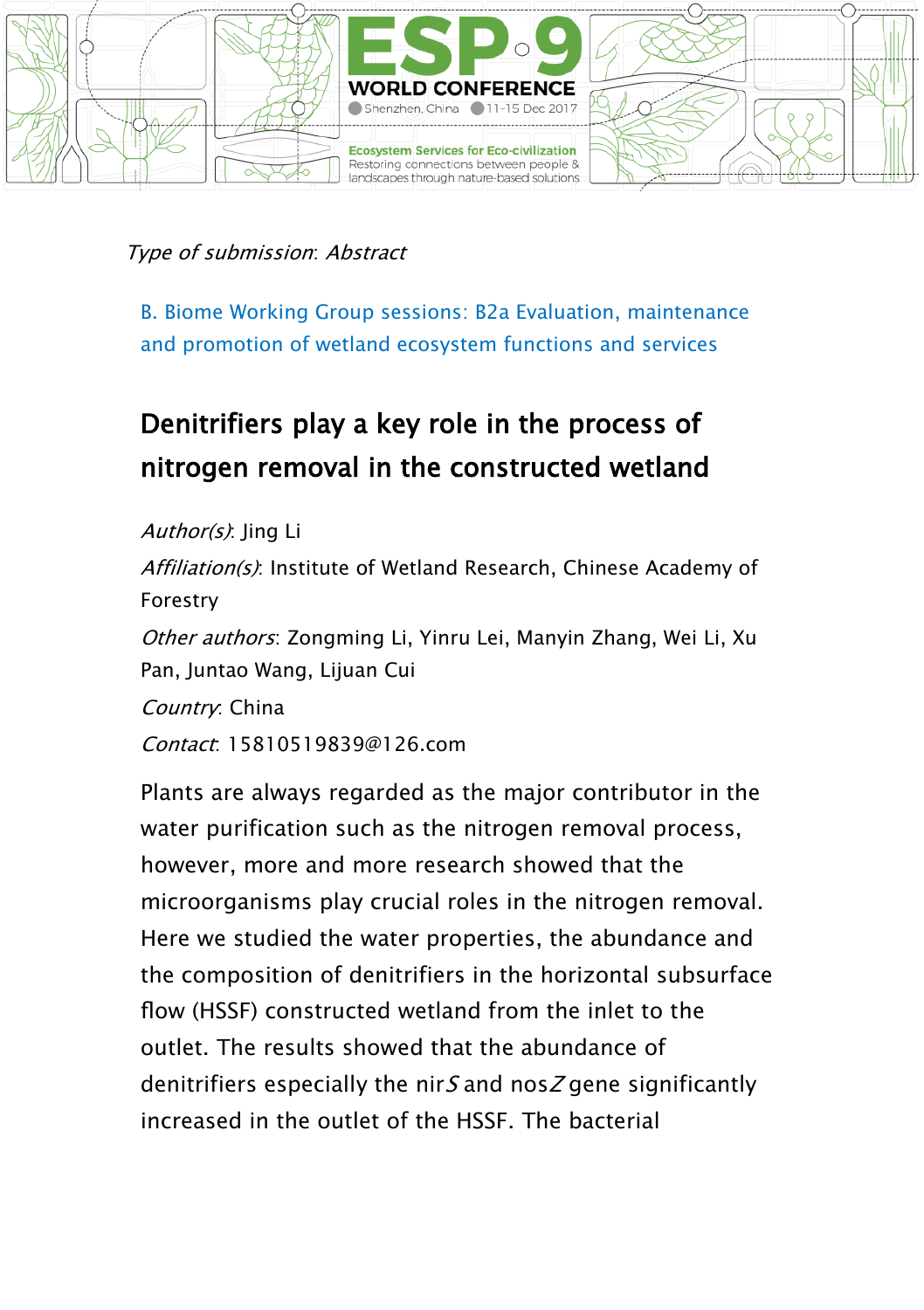

community also remarkably changed from the inlet to the outlet and denitrifiers dominated the bacterial community. We used Picrust to predict the function related to the nitrogen cycling including the Nitrogen Metabolism, Amino Acid Metabolism and Amino Acid related enzyme. The deniterifiers could explained 39.1% of the variation of the Nitrogen Metabolism, 38.87% of the variation of the Amino Acid Metabolism and 25.57% of the variation of the Amino Acid related enzyme. Four genera were further observed to significantly affect the function, which were correlated with the NO2-N, TOC and ORP of the water. Our results provide solid evidence that denitrifiers mainly contributed to the nitrogen removal process in the constructed wetland.

Keywords: constructed wetlands; denitrifiers; nitrogen removal; abudance; community composition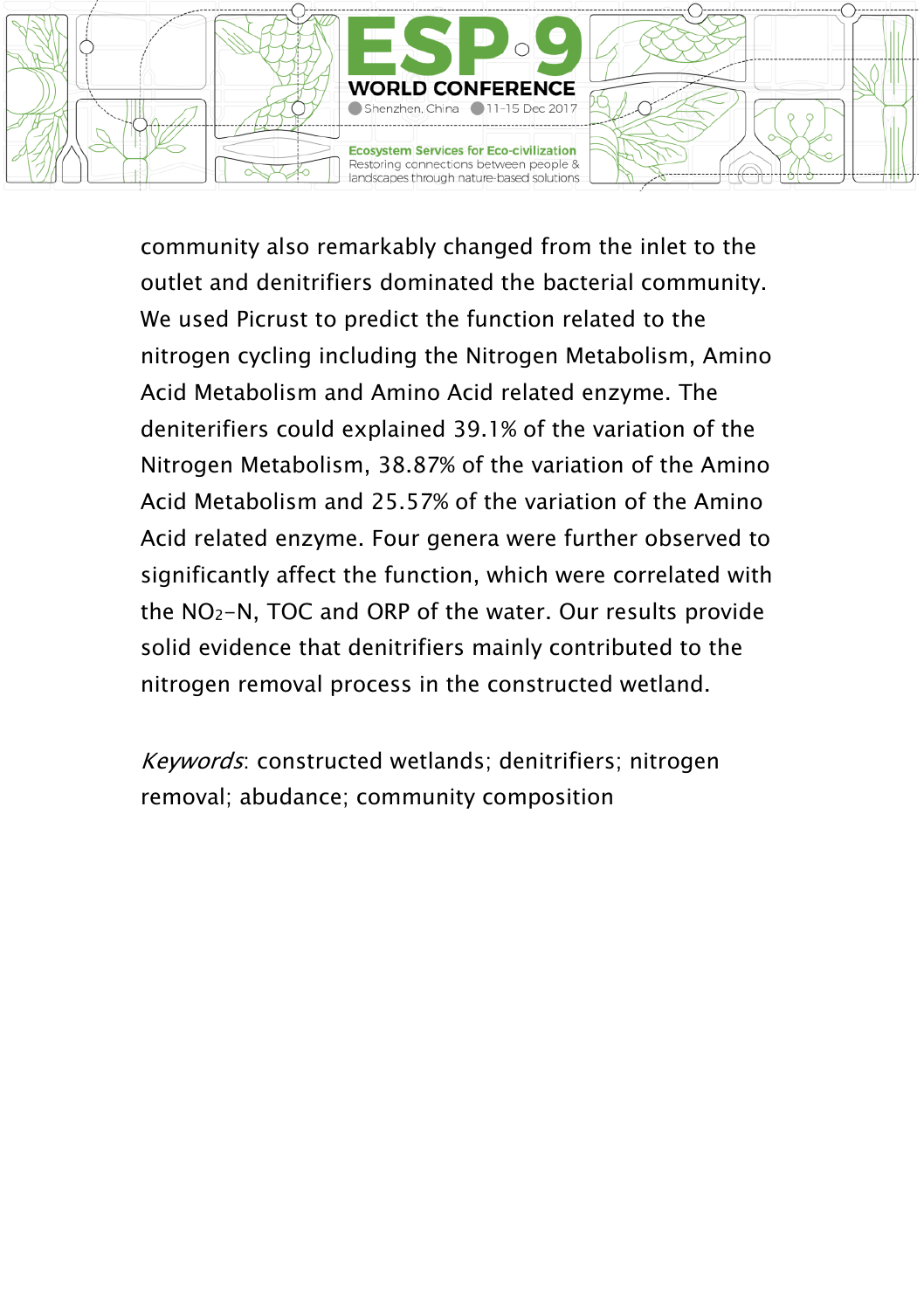

B. Biome Working Group sessions: B2a Evaluation, maintenance and promotion of wetland ecosystem functions and services

# Meta-barcoding insights into the spatial and temporal dietary patterns of Asian Great Bustard with implications for divergent migratory strategies

Author(s): Gang Liu

Affiliation(s): Institute of Wetland Research, Chinese Academy of Forestry Other authors: Minghao Gong, Lijuan Cui, Yu Ning, Huixin Li, Defu Hu, Hengjiu Tian Country: China Contact: liugang9988@126.com

Food resources are often not sufficient to satisfy the nutritional and energetic requirements during winter conditions at northern latitudes. Diet analysis is a prerequisite to fully understanding the feeding ecology of a species and ultimately the nature of trophic interactions, which helps facilitate species conservation and management. Previous dietary studies of Asian Great Bustard (Otis tarda dybowskii) relied only on behavioral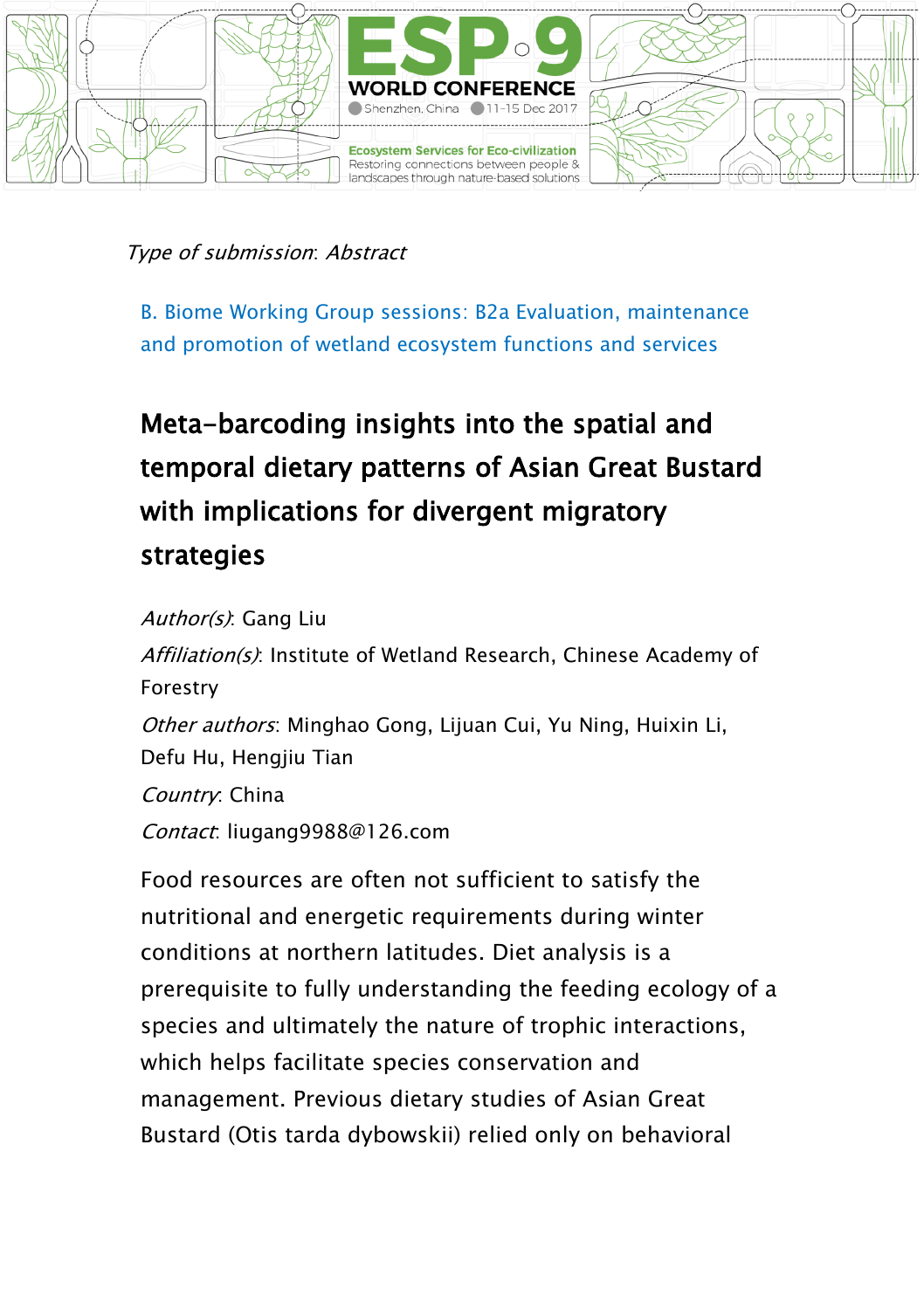

observations, resulting in superficial knowledge of diet limited to broad taxonomic categories. Here, we applied the high-throughput sequencing (HTS) approach to quantify diets of resident and migratory Asian Great Bustard diet in three wintering sites during early winter and late winter. We detected 57 unique plant taxa in the bustard diet, with 15 species being identified from a local plant database we generated. Both agricultural and natural foods were detected, supporting relatively broad dietary niche. Spatial-temporal dietary changes were discovered, revealing an interactive effect of wintering site and wintering time on diets of Asian Great bustards. For the non-migratory population we detected a significantly more diverse array of plant species in the diet, and showed that most individuals in the population were consuming this variety (opposed to one or two individuals). Comparing dietary variation between resident and migratory populations suggests habitat and food availability appears to be involved in the recent transition to partial migration in this species. This work also informs the conservation of this threatened species by establishing a linking between food and a key life history strategy that will be informative for management.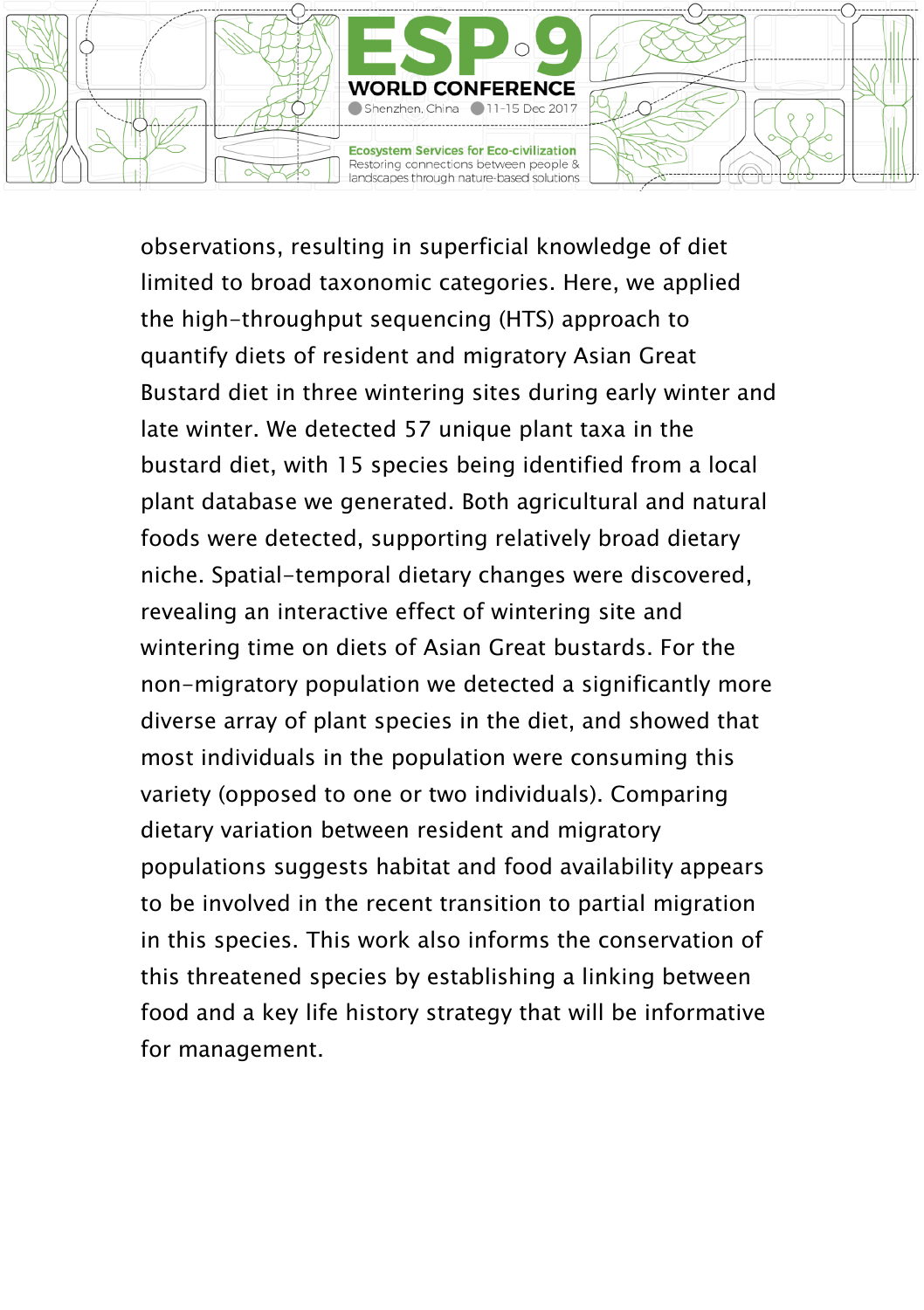

Keywords: Great Bustard, molecular diet analysis, spatialtemporal changes, partial migration, wintering food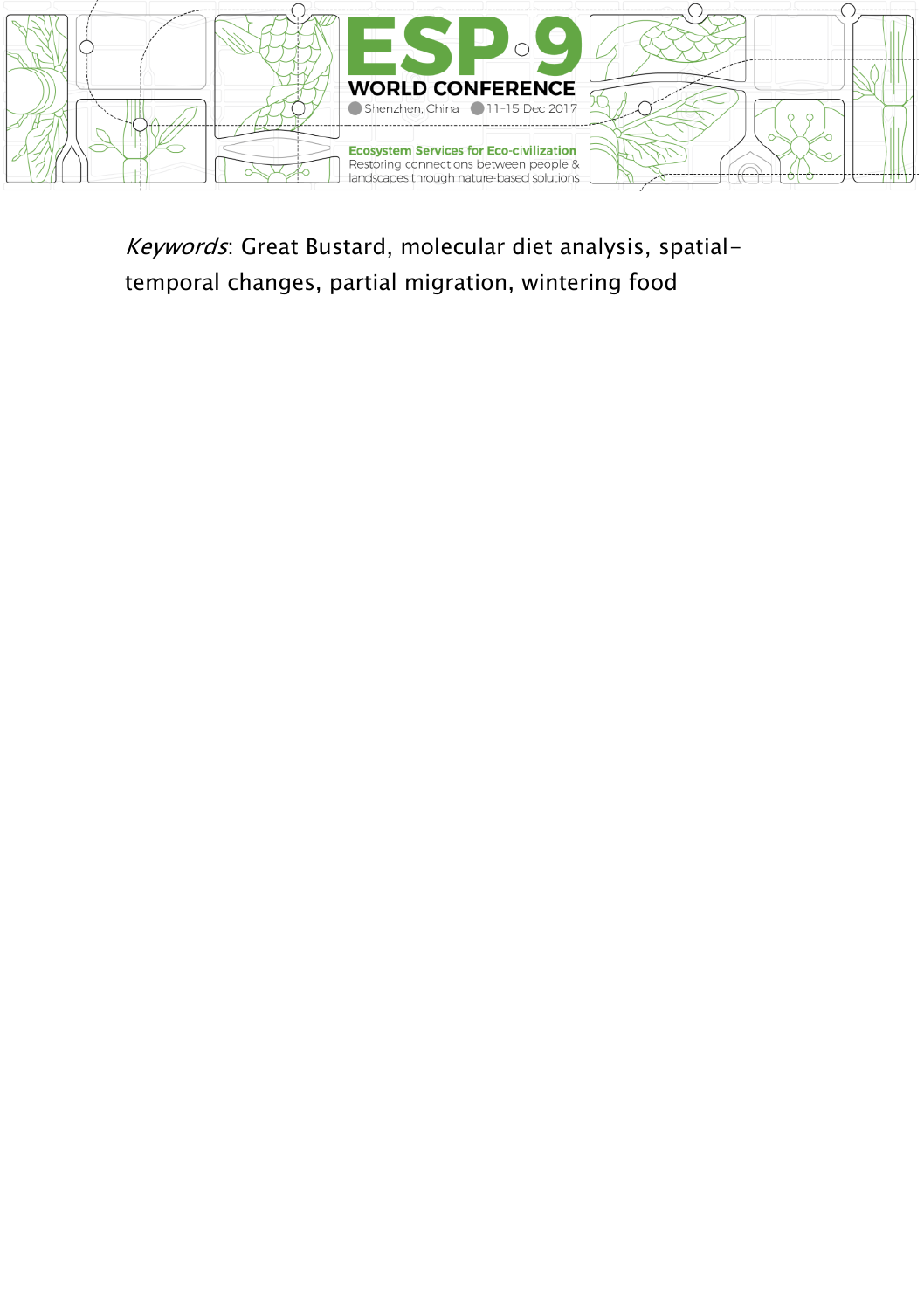

B. Biome Working Group sessions: B2a Evaluation, maintenance and promotion of wetland ecosystem functions and services

## Cultural ESS in wetlands: from national survey to local assessment

Author(s): Vytautas Narusevicius Affiliation(s): Vilnius University Country: Lithuania Contact: narusevicius.vytautas@gmail.com

During a preliminary assessment of ecosystem services (ES) of the third largest bog in Lithuania, the ES selected as priorities to study included the following cultural services (CES)– potential for recreation; nature tourism; leisure/recreational fishing and hunting; and science and education. The priorities also included the provisioning ES, commonly supplemented, again, by CES.

The project area is relatively small, and surveying only its limited resident population will not provide a full and balanced picture of the area's ES. It was therefore decided to use social survey data also from the area from which the majority of visitors would come.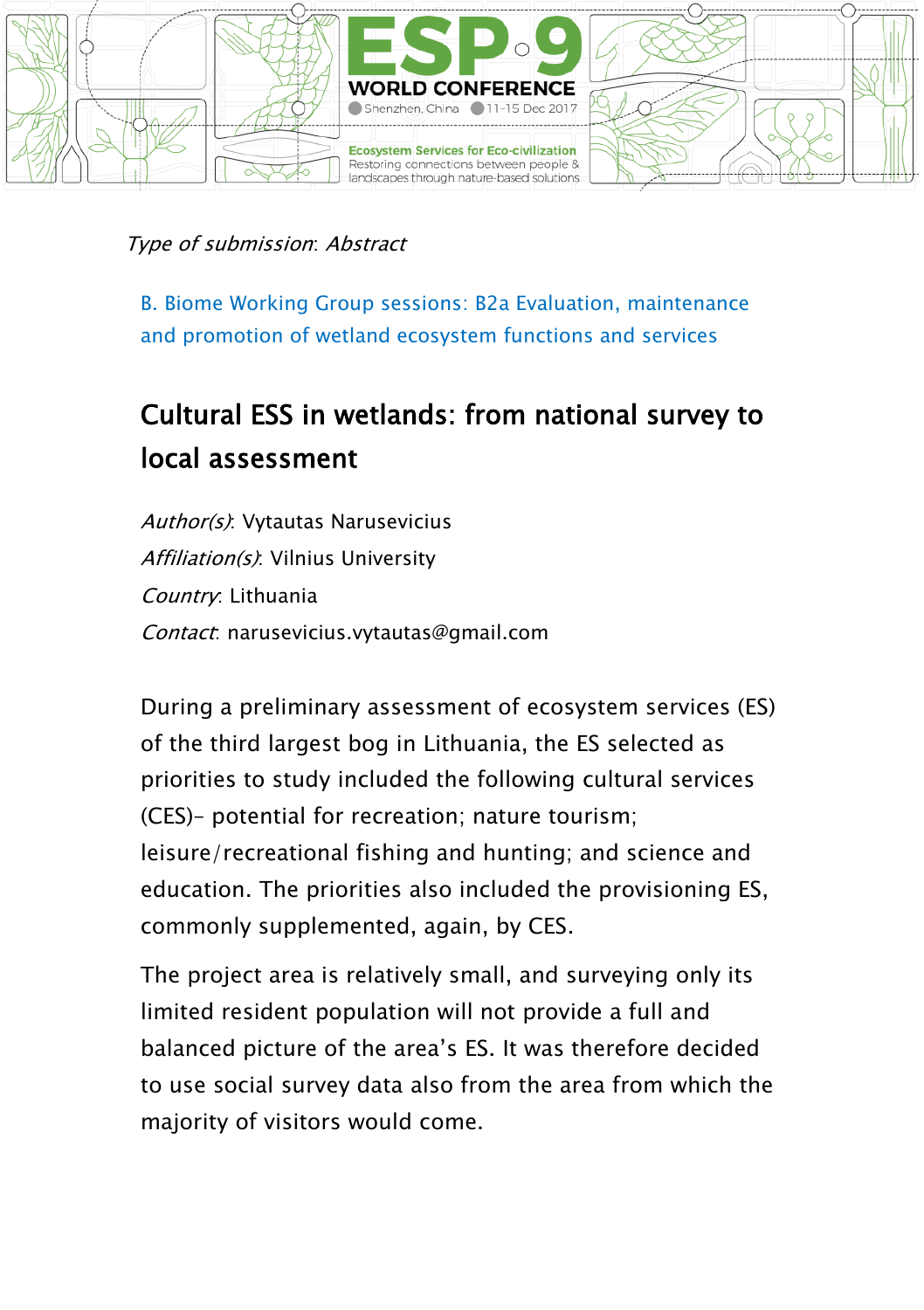

The results showed that recreational fishing is very important for almost 20% of respondents, hiking for up to 25%, visiting protected areas is preferred interacting with nature for 37%, nature photography for more than 40%, and eco-tourism and wildlife watching are preferred for 48% of inhabitants.

The importance of infrastructure to enjoy nature visits was indicated by majority of respondents. Short visits to natural areas appeared to be the most frequent type of visits, accounting on average for 64 days per person per year. Picking mushrooms, berries and medicinal plants appeared to be regular activity for considerable part of the adult population. Wetlands were pointed out by community also as the important ecosystem for the nature watching/ educational ES to look for.

The data received reflects hidden high potential for use of CES in the selected wetland, and it presuppose increase in sustainable use of these services in the future, if effective infrastructure and publicity measures will be implemented. Preliminary calculations of the potential annual economic value of ES were also performed.

Keywords: wetland ecosystem services, cultural ecosystem services, social survey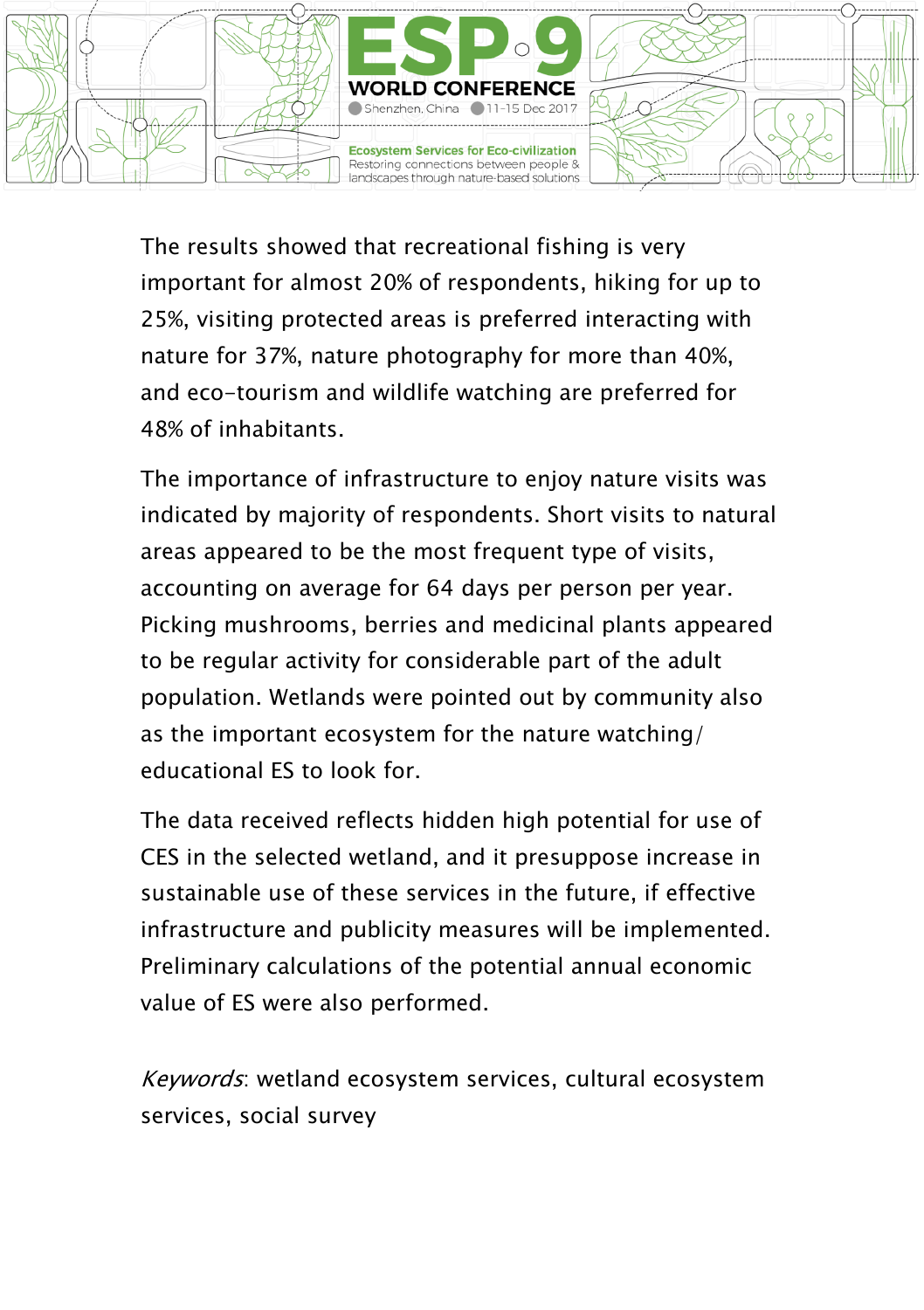

B. Biome Working Group sessions: B2a Evaluation, maintenance and promotion of wetland ecosystem functions and services

# Assessing public awareness communication campaigns to maintain and promote wetland ecosystem functions and services in Africa

Author(s): Wilson Okaka, Leticia Komba Affiliation(s): Kyambogo University Other author(s): Leticia Komba, Joseph Rwothumio, Joyce Ayikoru4, Philip Owino Country: Uganda Contact: nupap2000@yahoo.com

A well planned strategic public awareness communication campaigns play a critical role as a catalyst to maintain and promote public understanding of wetland ecosystem functions, values, benefits, policies, laws, dynamics, as well as issues, among other vital services in Uganda. The major objectives are to: evaluate the ecological functions and services of wetlands to Uganda; review the different categories of wetlands and their socio-ecological services to households or families, local communities, institutions,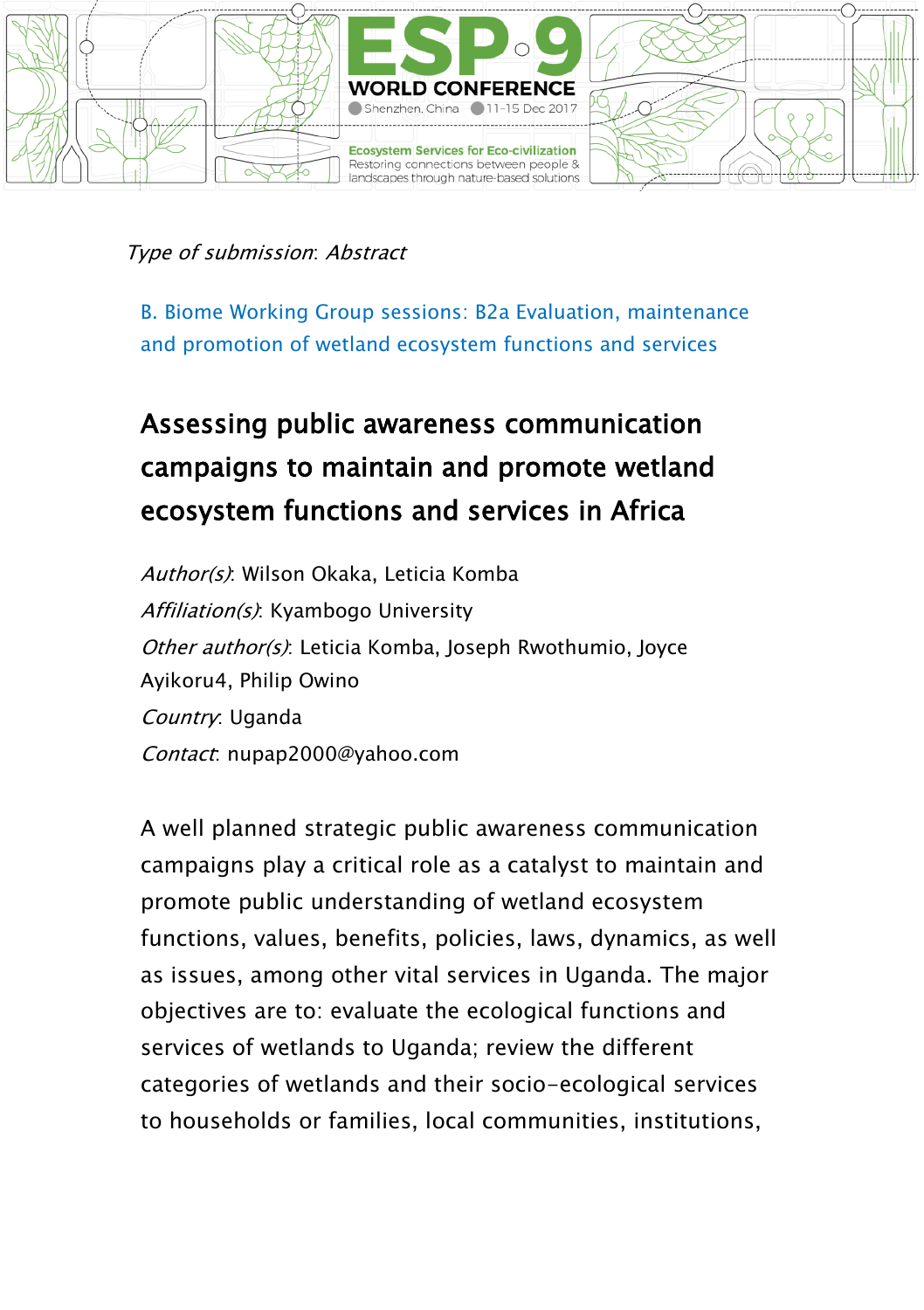

and the country, and examine the national public awareness strategies for wetlands policy in Uganda. This review was informed by policy analysis national policies in Uganda backed the findings of relevant research findings, news bulletins, as well as policy reviews. At least 15 percent of the country is covered by almost all kinds of wetland ecosystems, such as dams, rivers, lakes, marshes, constructed or semi-natural wetlands, and ponds. Wetlands provide several socio-cultural, economic, ecological or environmental services and functions in Uganda; but they face a variety of degradation threats. Most wetlands have been degraded and some have already disappeared. All categories of human activities or actors have contributed to the wanton destructions of national laws, regulations, policies, and the constitution. There is a need for all the wetland ecosystems stakeholders to act in concert so as to urgently slow down, stop, reverse, and restore fully, the natural functions, values, and services of all types of wetlands by prudent conservation practices or wise use in Uganda - Africa.

Keywords: Africa, wetland, conservation, services, policy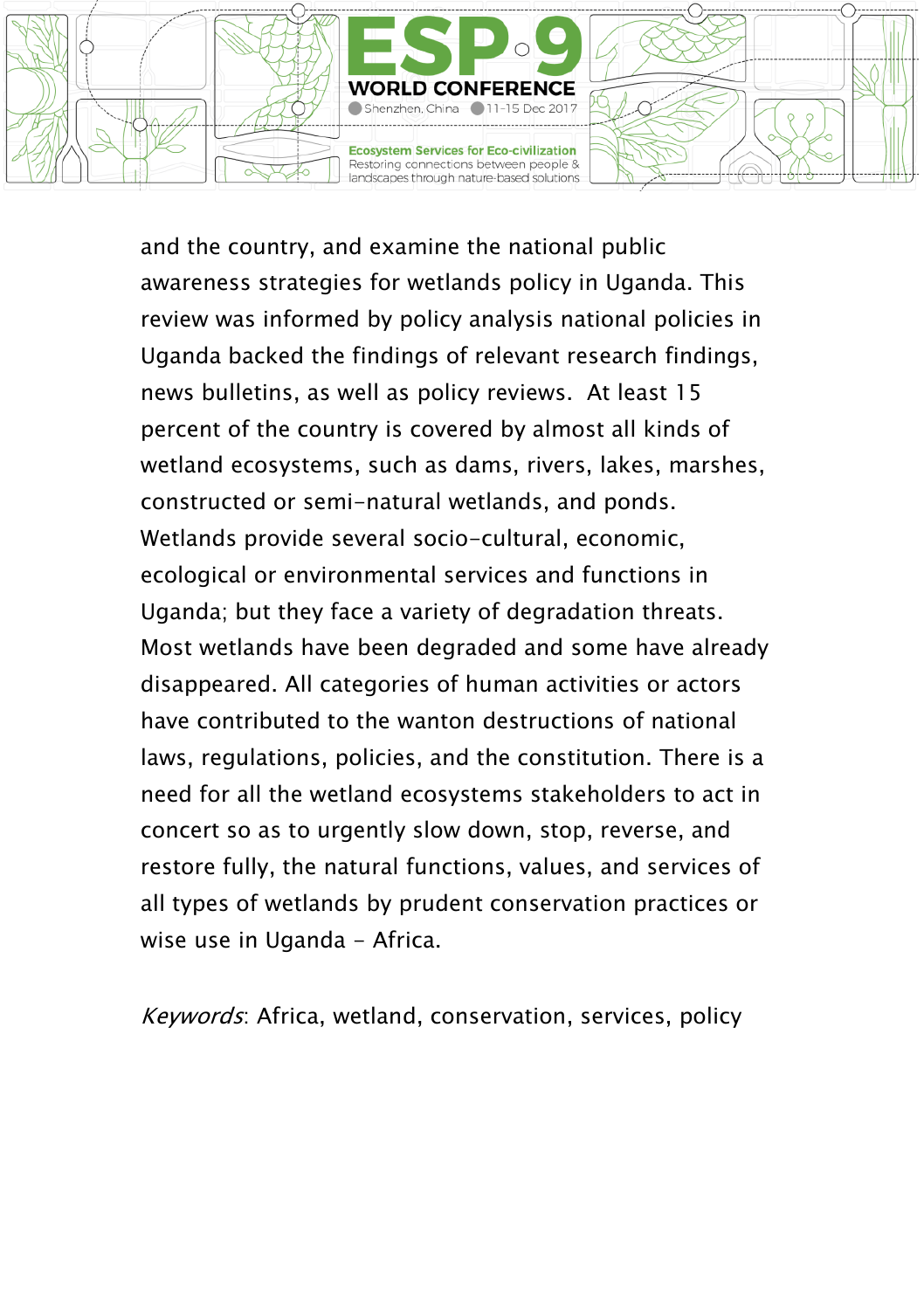

B. Biome Working Group sessions: B2a Evaluation, maintenance and promotion of wetland ecosystem functions and services

## Service and disservice of plant litter in constructed wetlands

Author(s): Xu Pan, Lijuan Cui, Johannes H.C. Cornelissen Affiliation(s): Institute of Wetland Research, Chinese Academy of Forestry Country: China and Netherlands Contact: xu\_pan\_decom@126.com

Plant litter is an indispensable component of constructed wetlands (CWs), but the ecosystem services and disservices of plant litter are still unclear in CWs. It has been shown that plant litter submergence might either positively and negatively affect the water quality of constructed wetlands. Here we will summarize the services and disservices of plant litter in constructed wetlands based on one or several case studies conducted in Beijing Hanshiqiao ecological station. Our results showed that litter submergence affected water quality positively via decreasing the concentration of nitrate nitrogen and negatively via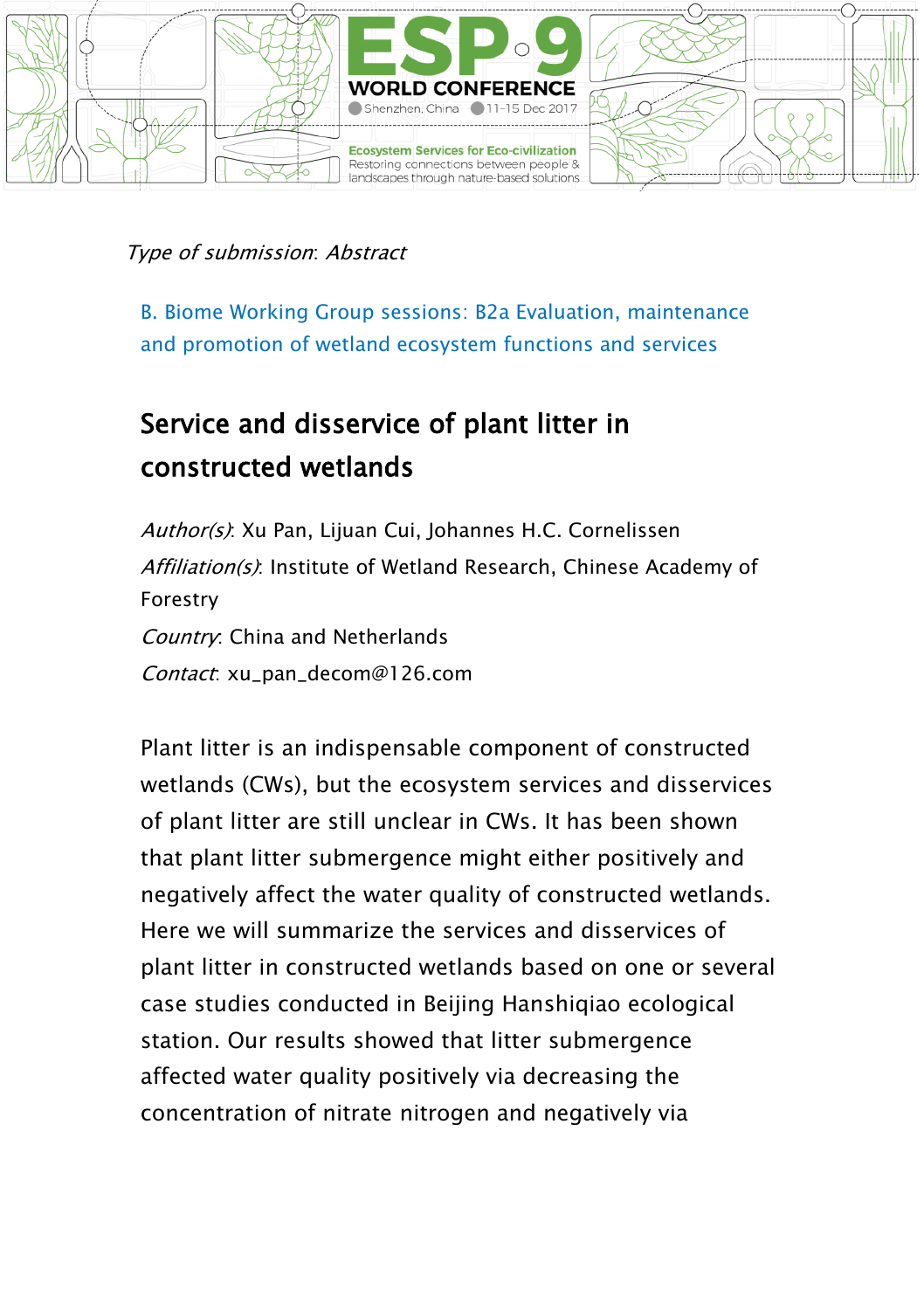

increasing the concentrations of total nitrogen, ammonium nitrogen and total phosphorus. The effects of litter submergence depended on the duration of litter submergence, the water source, the litter species identity, and the plant life form. Different plant species had different effects on the water nutrient concentrations during litter submergence, and the effects of floating plants might be more negative than that of emergent plants. These results are novel evidence of how the submergence of different plant (life form) litter may affect the purification function of constructed wetlands. For water at low eutrophication levels, submerging a relative small amount of plant litter might improve water quality, via benefiting the denitrification process in water. These findings emphasized the management of floating plant litter (a potential removal) during the maintenance of human-controlled wetland ecosystems, and helped us to make the most use of the ecosystem services and to avoid potential disservices of plant litter in constructed wetlands.

Keywords: litter decomposition, wetland plants, constructed wetlands, water quality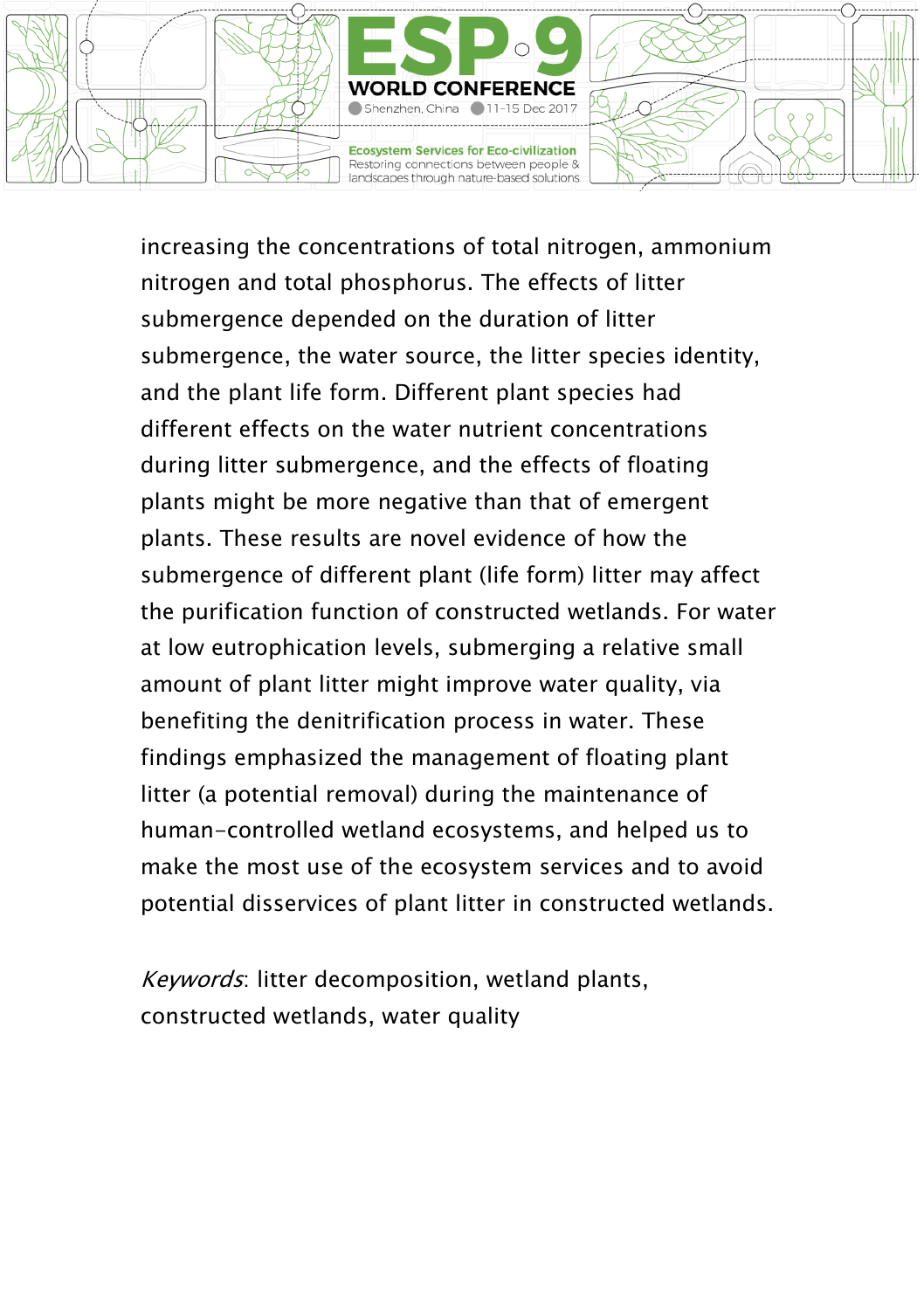

B. Biome Working Group sessions: B2a Evaluation, maintenance and promotion of wetland ecosystem functions and services

### Remote Sensing of Wetlands

Author(s): Guofeng Wu Affiliation(s): Key Laboratory for Geo-Environmental Monitoring of Coastal Zone (GEMCO) of the National Administration of Surveying, Mapping and GeoInformation, Shenzhen University Country: China Contact: guofeng.wu@szu.edu.cn

Human demands on wetlands for agriculture, aquaculture and development are accelerating especially in developing countries. Climate change impacts will further exacerbate wetland alteration and loss. Given the environmental and ecological services that natural wetlands provide, it is necessary to manage sustainably wetlands at regional and global scales. In order to effectively manage wetlands, their distribution, area, quality, diversity and dynamics must be known.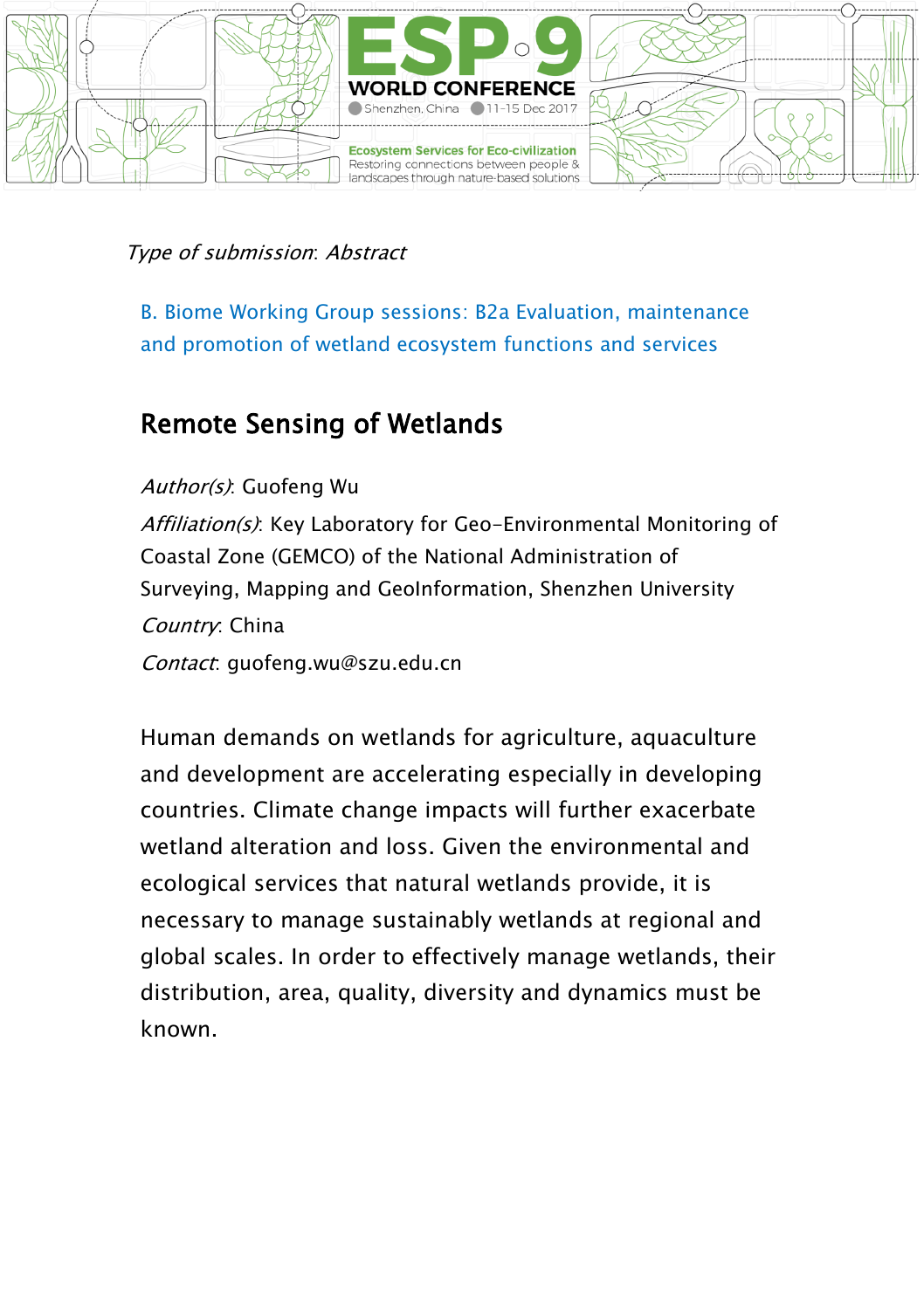

Remote sensing is the acquisition of information about an object or phenomenon without making physical contact with the object and thus in contrast to on-site observation. During the several decades, remote sensing techniques have been used in many wetland research fields, such as: wetland distribution, wetland type classification, wetland vegetation distribution, biophysical parameters and their dynamics, water quality and invasive wetland plants.

This presentation will give some general introduction and applications of remote sensing techniques on wetlands, including: (1) platforms and sensors, (2) highlights of important applications, and (3) future developments and challenges.

Keywords: vegetation classification, bio-chemical parameters, water quality inversion, topography under water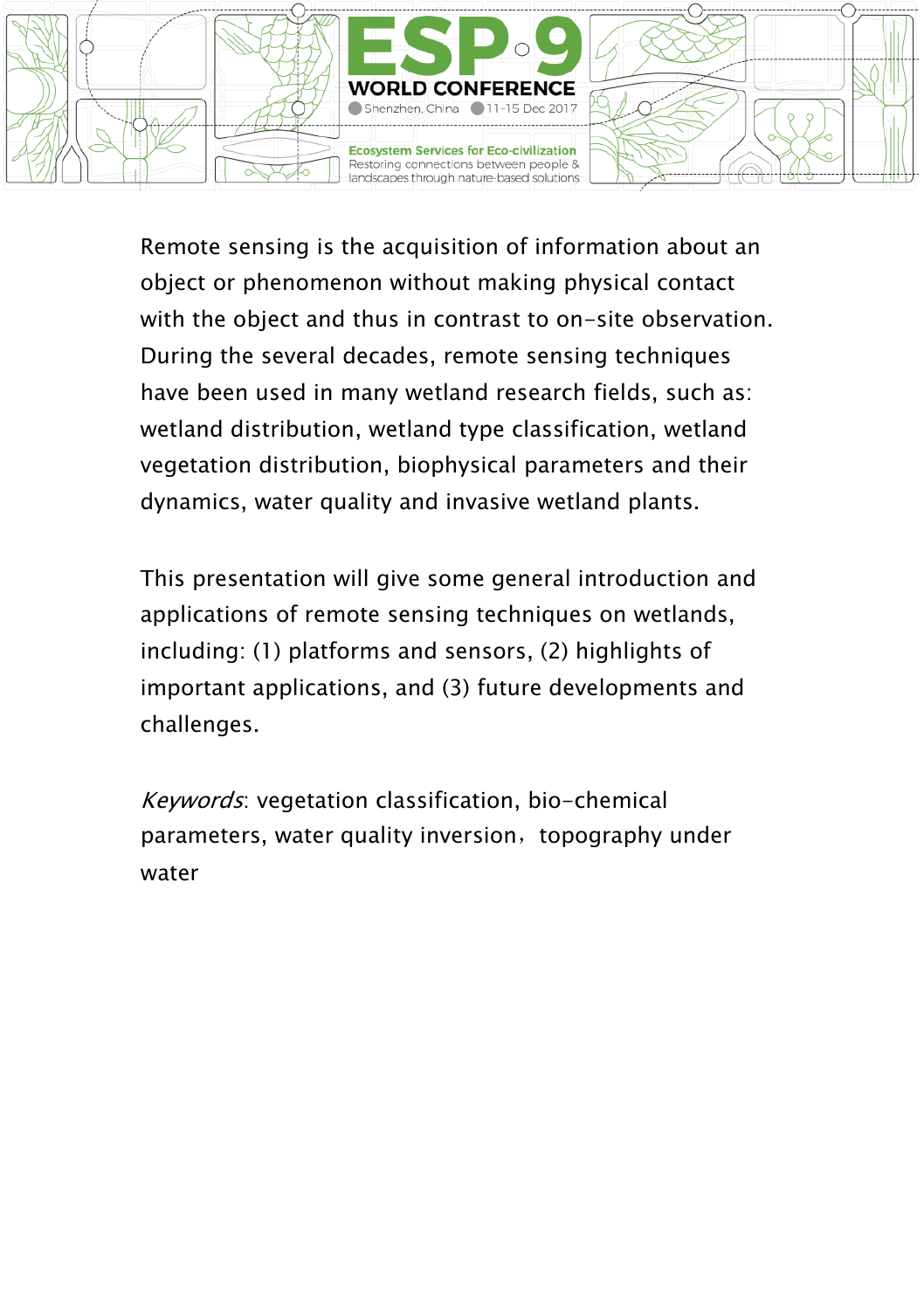

B. Biome Working Group sessions: B2a Evaluation, maintenance and promotion of wetland ecosystem functions and services

## Comparison and assessment of NDVI time series for seasonal wetland classification

Author(s): Panpan Xu, Zhenguo Niu Affiliation(s): Institute of Remote Sensing and Digital Earth, Chinese Academy of Sciences Country: China Contact: radi\_panxu@163.com

Satellite-based wetland mapping faces challenges due to the high spatial heterogeneity and dynamic characteristics of seasonal wetlands. Although normalized difference vegetation index (NDVI) time series (NTS) shows great potential in land cover mapping and crop classification, the effectiveness of various NTS with different spatial and temporal resolution has not been evaluated for seasonal wetland classification. To address this issue, we conducted comparisons of those NTS, including the moderateresolution imaging spectroradiometer (MODIS) NTS with 500 m resolution, NTS fused with MODIS and Landsat data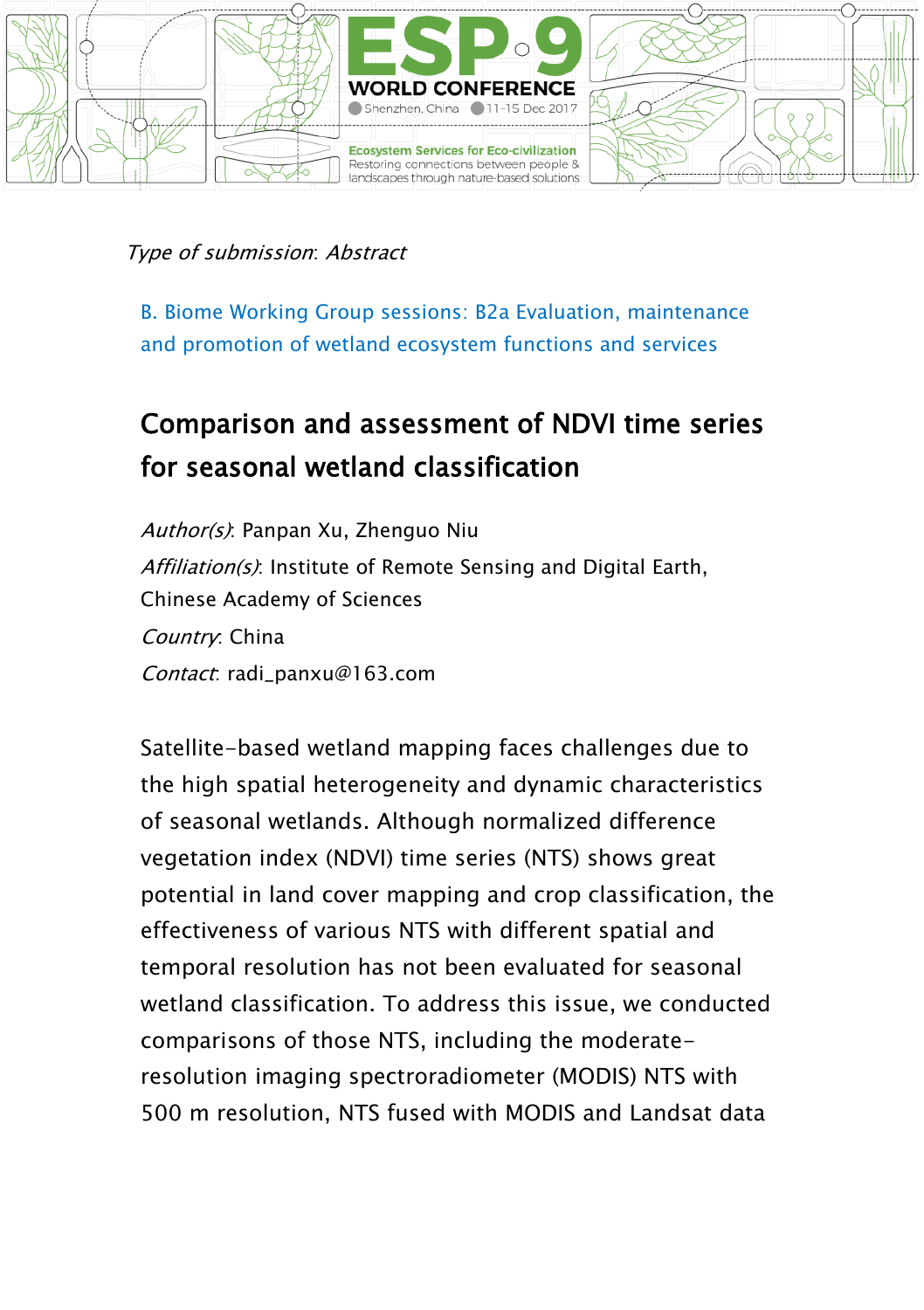

(MOD\_LC8-NTS), and HJ-1 NDVI compositions (HJ-1-NTS) with finer resolution, for wetland classification of Poyang Lake. Results showed the following: (1) the NTS with finer resolution was more effective in the classification of seasonal wetlands than that of the MODIS NTS with 500 m resolution; and (2) generally, the HJ-1-NTS performed better than that of the fused NTS, with an overall accuracy of 88.12% for HJ-1-NTS and 83.09% for the MOD\_LC8-NTS. Future work should focus on the construction of satellite image time series oriented to highly dynamic characteristics of seasonal wetland. This study will provide useful guidance for seasonal wetland classification, and benefit the improvements of spatiotemporal fusion models.

Keywords: NDVI time series, seasonal wetland, Poyang Lake, satellite image time series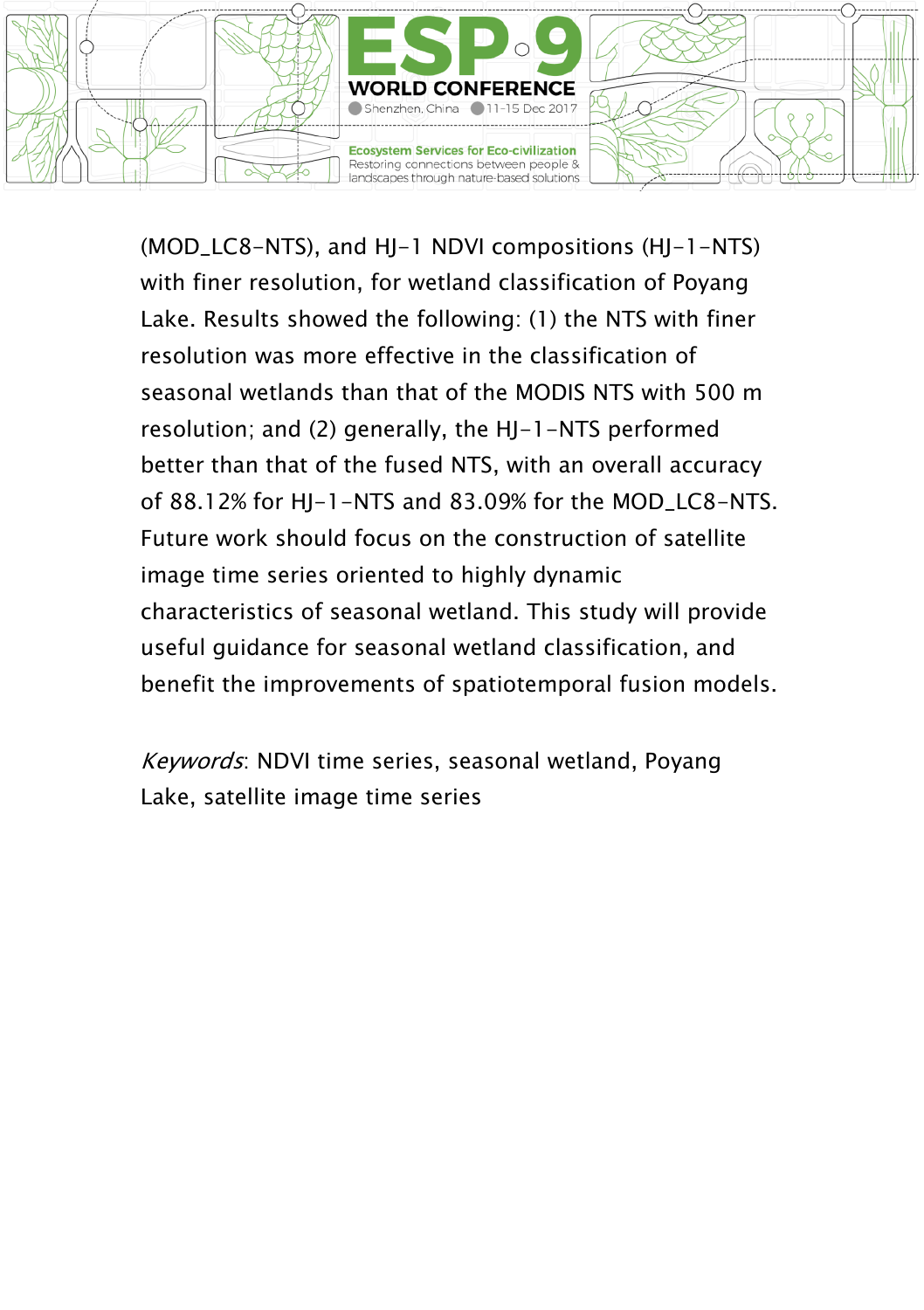

B. Biome Working Group sessions: B2a Evaluation, maintenance and promotion of wetland ecosystem functions and services

## Phytoremediation of saline wastewater by constructed wetlands

Author(s): Hui Zhu Affiliation(s): Northeast Institute of Geography and Agroecology, Chinese Academy of Sciences Country: China Contact: zhuhui@iga.ac.cn

The objectives of this study were to 1) evaluate the potential use of constructed wetlands (CWs) for removing nitrogen, phosphorous, heavy metals (Cu, Zn, Cd, Cr, and Pb) and sulfamethoxazole from wastewater with different salinity levels; 2) clarify the impacts of different factors on the performance of CWs; and 3) optimize the operation parameters for obtaining an intensified performance of CWs. A series of CWs mesocosms differing in specific designs were set up to test synthetic wastewaters. The results were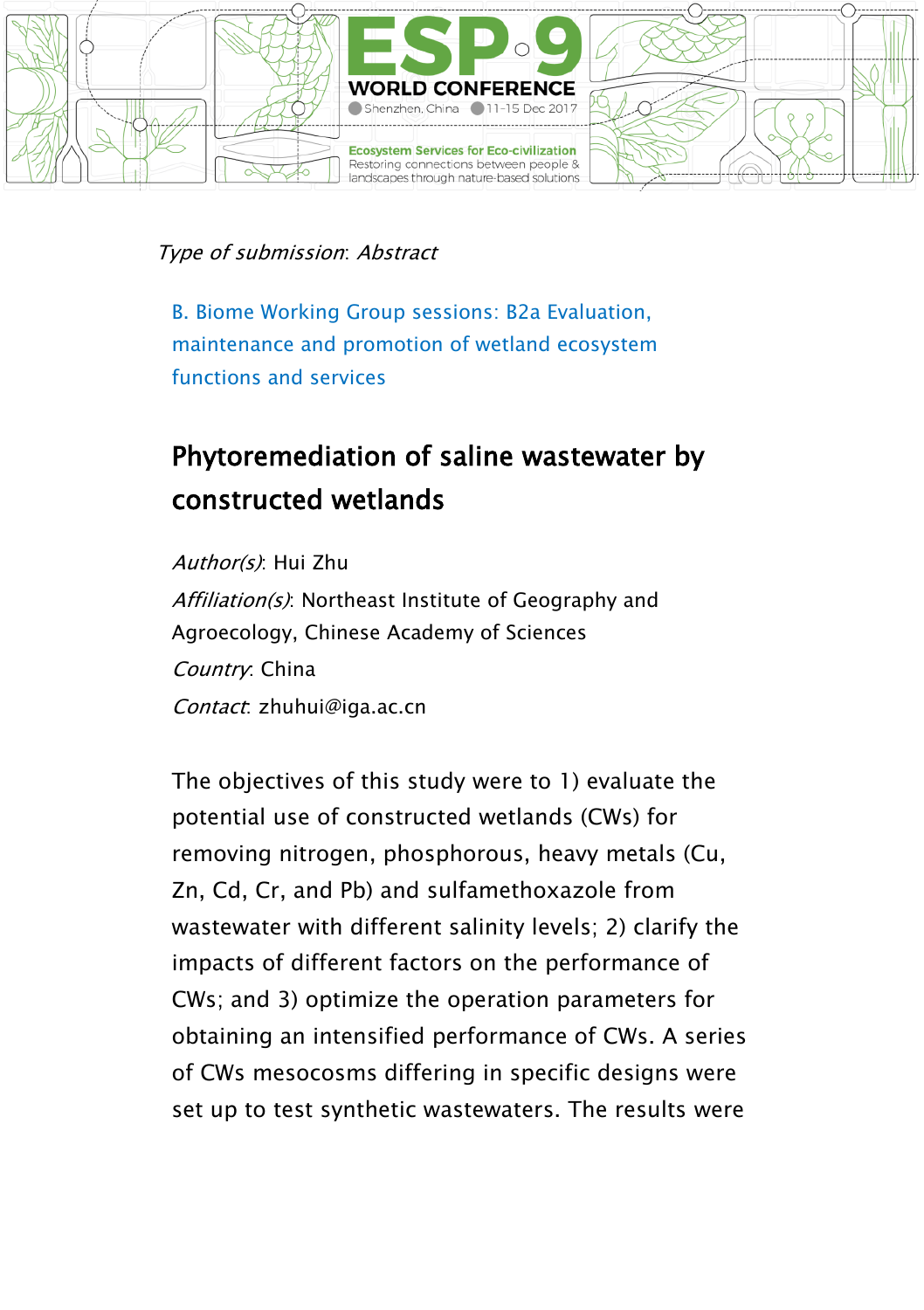

as follows: 1) CWs planted with Canna (Canna indica L.) outperformed the CWs planted with other tested plant species in the removal of nitrogen and sulfamethoxazole. There were no significant differences among plant species in the removal of phosphorous and heavy metals. 2) The removal of nitrogen and sulfamethoxazole was significantly ( $P$   $\leq$ 0.05) inhibited when the EC value in the wastewater was increased to 30 mS/cm. The change of salinity levels didn't show significant influence on both the removal of phosphorous or most of the heavy metals, except for Cd. 3) The removal efficiencies of CWs to some of the target contaminants were decreased when multiple contaminants co-existed, compared to an individual contaminant. 4) The different structures of CWs lead to different removal efficiencies of each respective contaminant. In conclusion, CWs showed very promising removal efficiencies of nutrient, heavy metals and sulfamethoxazole from the saline wastewater, especially when the EC value of the wastewater was below 15 mS/cm. CWs were demonstrated to be a good alternative strategy for treating saline wastewater containing high levels of these contaminants.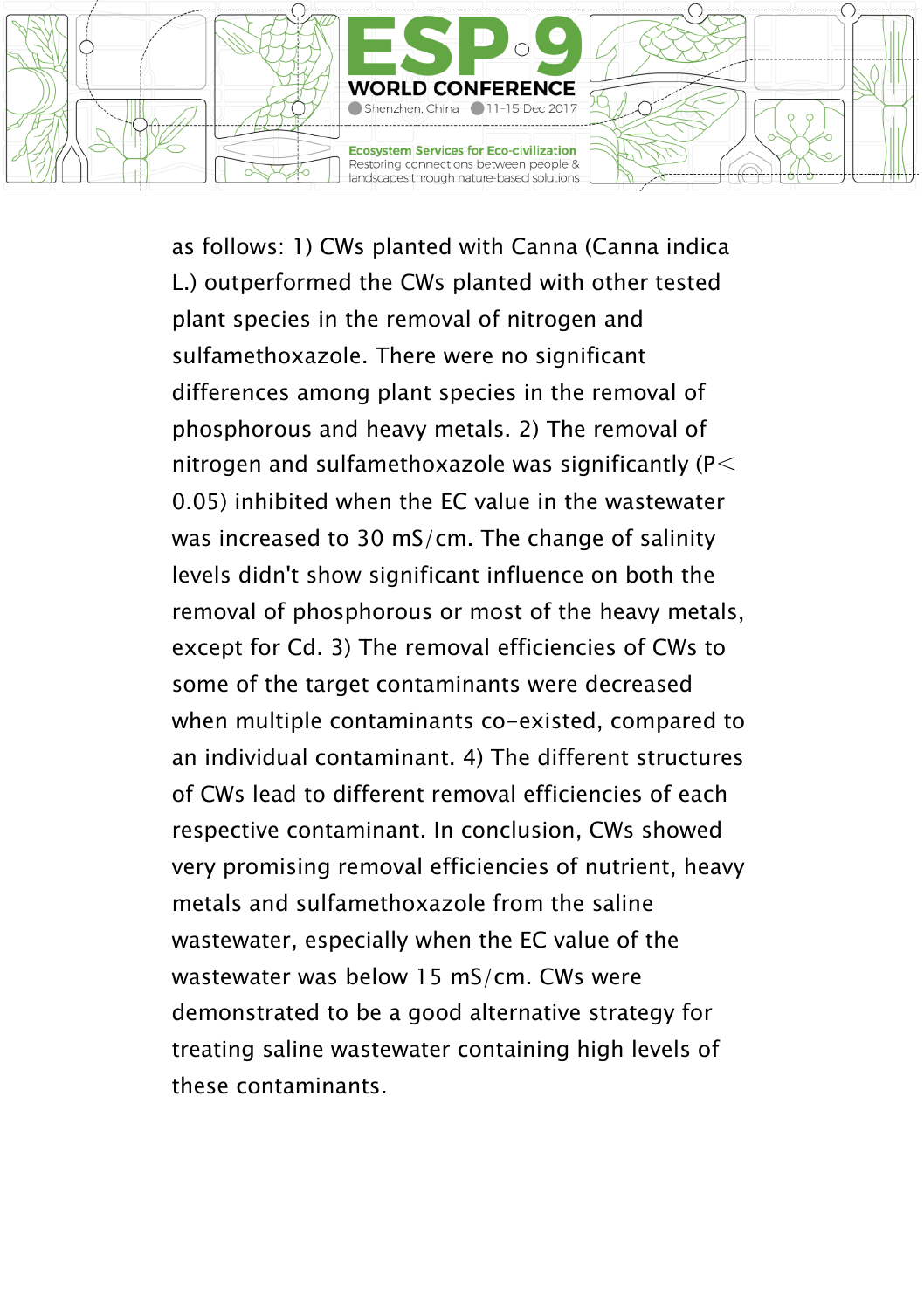

Keywords: constructed wetlands, nutrients, heavy metals, antibiotics, salinity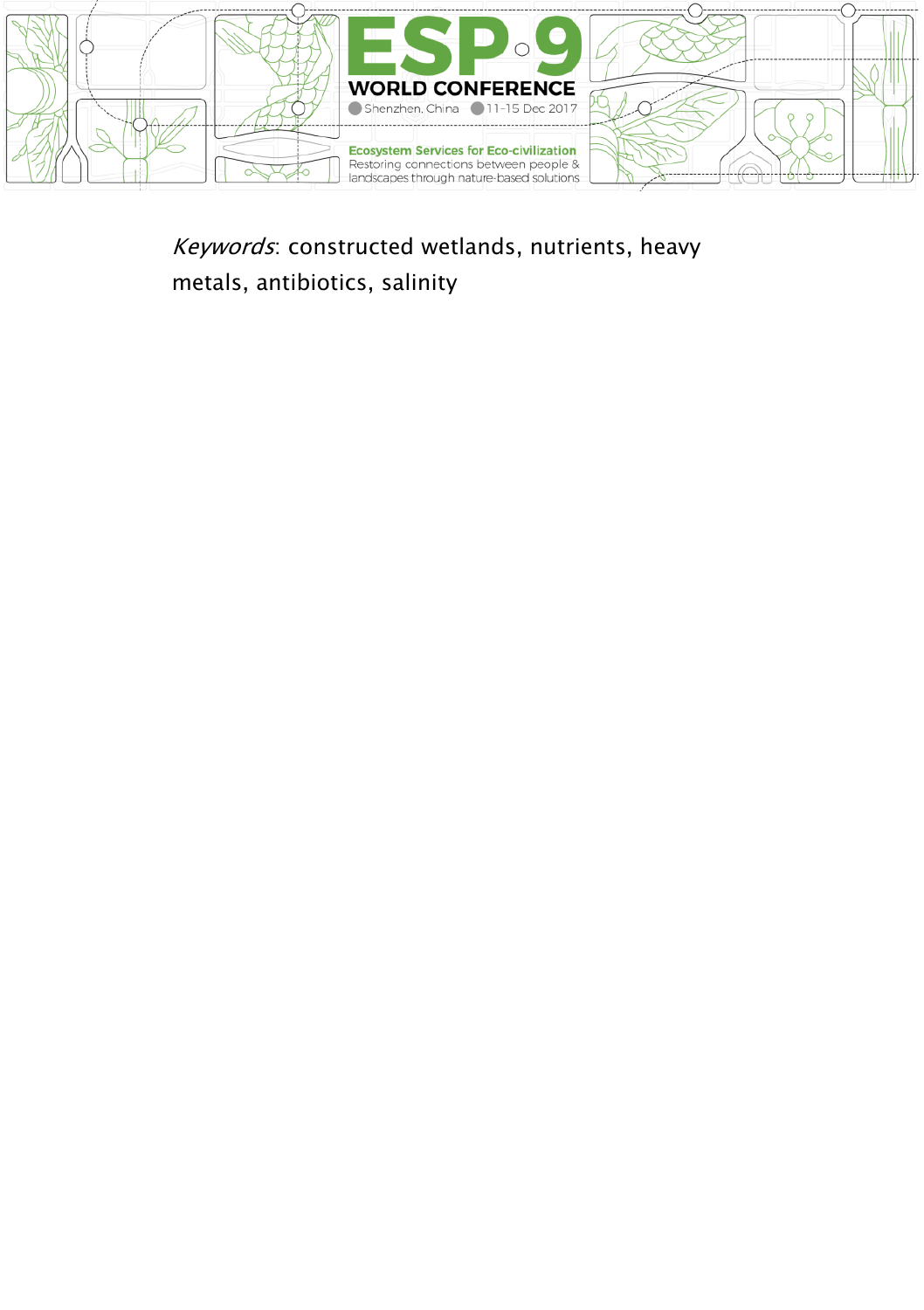

B. Biome Working Group sessions: B2a Evaluation, maintenance and promotion of wetland ecosystem functions and services

## Adapting endangered oriental white storks to climate change in Northeast China

Author(s): Haifeng Zheng Affiliation(s): Northeast Institute of Geography and Agroecology, Chinese Academy of Sciences Country: China Contact: zhenghaifeng@iga.ac.cn

Climate change can lead to habitat loss and degradation, and consequently endangers species in a specific region. Besides addressing the priority areas of species distribution, an urgent consideration is to identify suitable conservation options and map areas according to their effectiveness when planning to conserve a rare species under climate change. Here, we conducted a study to develop potential conservation strategies and assess their effectiveness under different climate scenarios in Sanjiang ("Three rivers" in English) Plain (Amur, Ussuri and the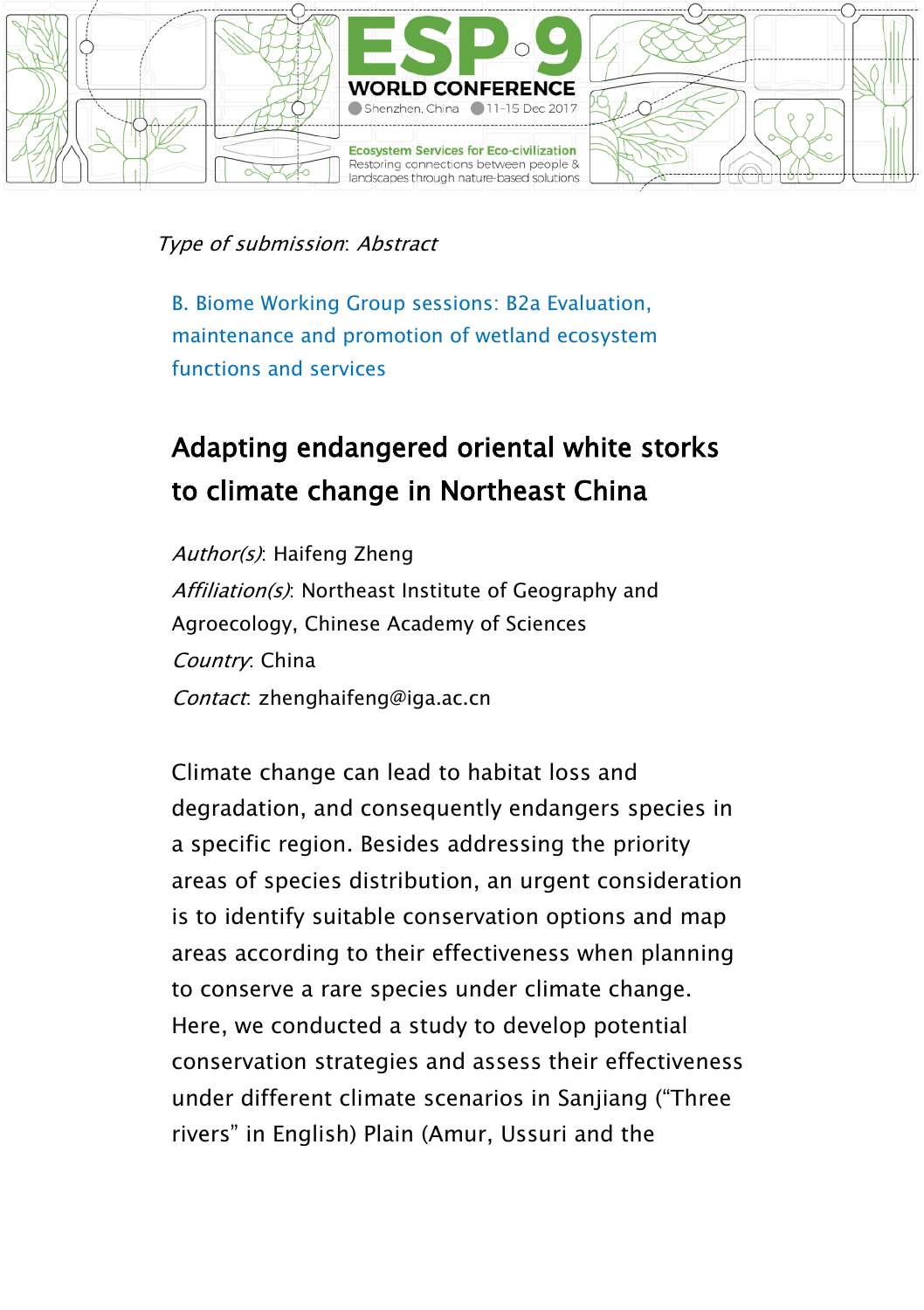

Songhua Rivers) of Northeast China. We used the species distribution software MaxEnt to model current and future habitat distributions of endangered oriental white storks (Ciconia boyciana). Based on field surveys, experts' knowledge and literature findings, we developed the methods to identify conservation strategies. By including additional species presence sites derived from conservation strategies (a presumption of the further analyses) into MaxEnt, we predicted the future habitat distribution under the implementation of different conservation strategies. To estimate the effect of conservation strategies, we compared the differences in the extent of suitable habitat with and without conservation strategies under two different predicted climate change scenarios. The results showed that the suitable habitat of the oriental white stork in the study region dramatically declined by over 80% in the absence of conservation strategies under both scenarios. Predicted suitable habitats with conservation strategies had broader distribution ranges than those without. The strategy of reclaiming cropland back to wetland offers the most impressive effectiveness with a tenfold increase in suitable habitat, followed by the strategy of establishment of